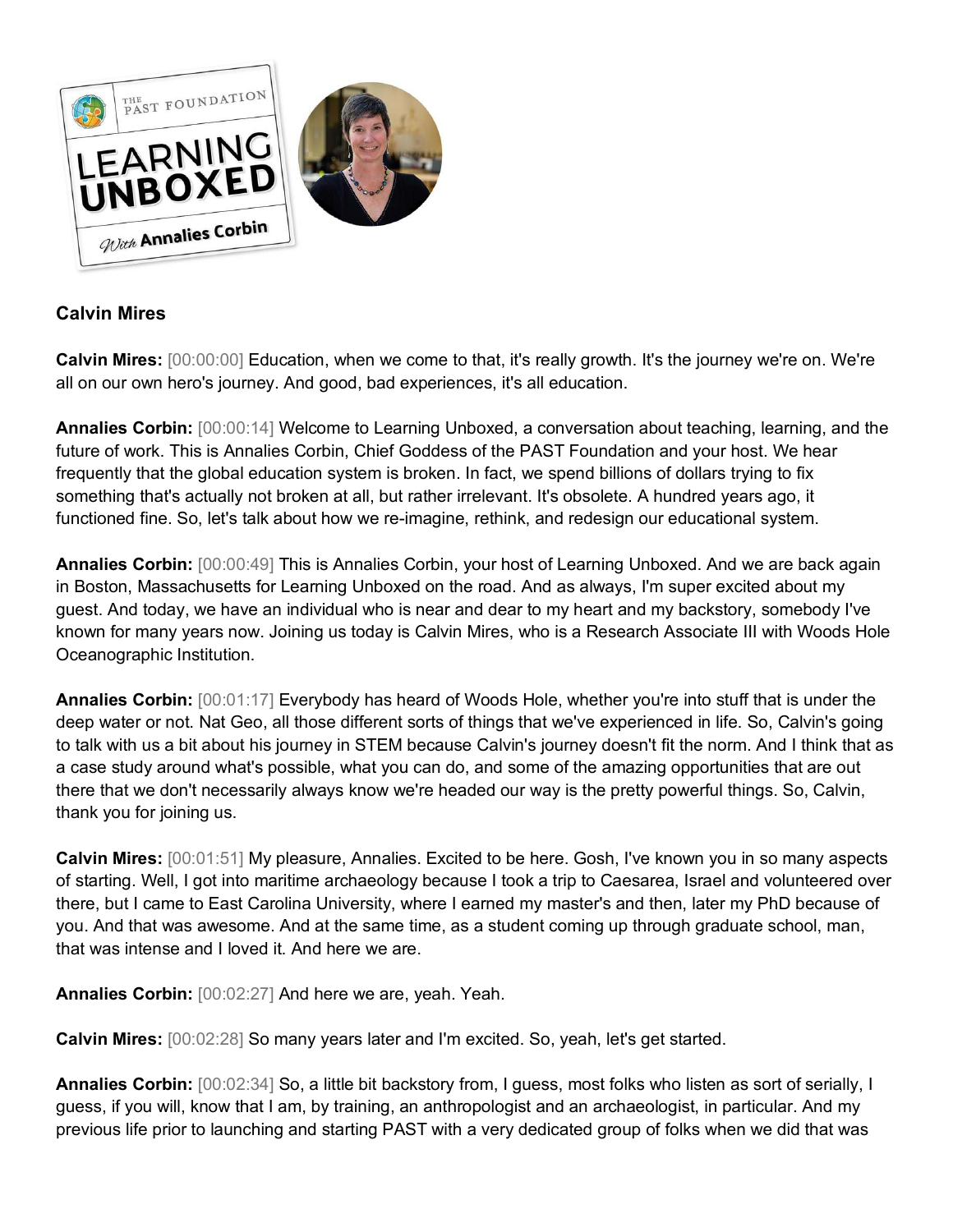actually as a maritime archaeologist, as Calvin indicated. And so, I met Calvin back when he was a grad student. He was actually one of my TAs.

**Calvin Mires:** [00:03:02] Yeah.

**Annalies Corbin:** [00:03:04] We're going to say a million years ago.

**Calvin Mires:** [00:03:06] Yeah, that sounds about right about now. It feels now, it's a different life.

**Annalies Corbin:** [00:03:10] So, it's been a while. Yeah, different life. And, you know, at least from my perspective as it relates to some of that journey, you know, Calvin was always that curious student who was always willing to say yes, right? And that's a really, really important thing. And, you know, fast forward many years later to some extent and I have left the university, Calvin had gone on to work on his PhD. He has also been a part of the faculty and staff at the university. And then, one day, I bump into Calvin at a conference as stuff happens.

**Calvin Mires:** [00:03:46] Yeah.

**Annalies Corbin:** [00:03:46] And, you know, he tells me he might be interested in something new. And at that time at PAST, we were in need of a new bridge program director-

**Calvin Mires:** [00:03:55] Yeah.

**Annalies Corbin:** [00:03:56] ... as we were growing our student experiences in STEM. And I thought, "Hey, Calvin could bring a new and different sort of approach to this." And so, Calvin came on board at PAST.

**Calvin Mires:** [00:04:08] Yeah.

**Annalies Corbin:** [00:04:08] And in that role, got to do a lot of really, what I think of are pretty darn amazing things, but I want you-

**Calvin Mires:** [00:04:15] Yeah.

**Annalies Corbin:** [00:04:15] ... Calvin, really to sort of tell us a little bit about, first and foremost, since it's a program around teaching and learning and sort of the best case studies and impacts on that, I want to spend our time sort of talking about the journey in STEM-

**Calvin Mires:** [00:04:30] Yeah, sure.

**Annalies Corbin:** [00:04:30] ... and the educational outreach and engagement. And out of full disclosure for both you and for our guest, a lot of your work at the graduate level in your maritime work was based on that notion of that public component of that work.

**Calvin Mires:** [00:04:44] Yeah.

**Annalies Corbin:** [00:04:44] So, that came naturally to you.

**Calvin Mires:** [00:04:47] Yeah. So, just a little background, I'm a teacher by training. Both my folks were educators and teachers when I grew up out in Montana, an area not known for its coastline.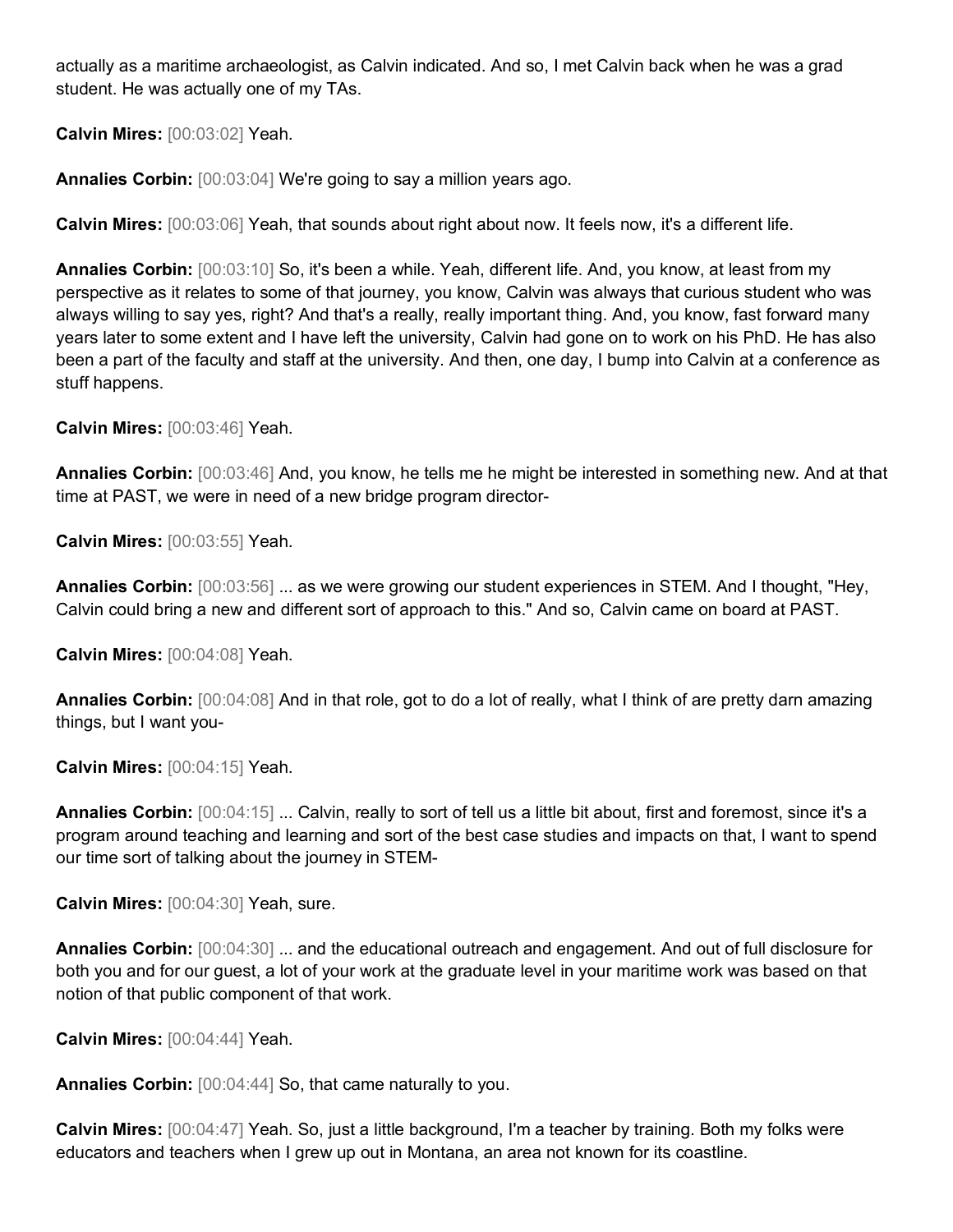## **Annalies Corbin:** [00:04:57] Small coastline.

**Calvin Mires:** [00:05:01] Yeah, small. Very small. And actually, it's why when Annalies said, "Oh, I do Western River Steamboats", I'm like, "Really? Cool." But the question that I had even going through grad school was, "So, what's the point? And who cares? And why does it matter?" And for me, those answers were easy because I had chosen to follow a certain discipline, a certain career. But as an educator, I was always trying to get that bigger message out. And as Annalies mentioned, as I did my PhD, it was interdisciplinary. And I was interested in these bigger types of questions. So, when I finished that up, as we're kind of like, "Okay, I've completed my academic journey. What's the next journey?" And we met actually at a conference like this one I think out in Seattle and-

**Annalies Corbin:** [00:05:51] I don't even remember.

**Calvin Mires:** [00:05:51] Yeah. Well, I do. These are kind of seminal moments because basically, we had a nice informal conversation and then, a couple of months later, I got a phone call and said, "Well, why don't you come out to Columbus, Ohio and see what we're doing at PAST?" Of course, I was aware of what PAST was through our relationship. And so, we did. We went out and I'll keep it kind of short, but it was a chance to take some of my ideas that I was thinking and as I remember saying that, you know, it was an area for a petri dish.

**Calvin Mires:** [00:06:29] It was a safe place. And I'm talking about PAST. And you just purchased the warehouse, the back. And you're showing me this vision and all of this and it was like, "Cool. And why not? You know, let's see what can be done." And in that year, I spent at PAST as the director of bridge programs, was a chance to play. It was a chance for me. And by the way, I didn't realize this until after I left, because in the heat of the moment, you're just trying to get to the next program and do it, but people would come in with their ideas. And this is the thing I took away after, is you would hear these ideas and you're thinking, "Okay, what can I do with this?" That's the initial.

**Calvin Mires:** [00:07:19] But as you start to listen more and more, you've started to—well, what I realized in my opinion was the details weren't the important part, it was the passion, it was the connections that people were making. And once you started to do that, these new innovative kind of programs like STEM of Tai chi or machine learning, you know, all these different things that came from different perspectives was a really kind of a fun opportunity. And that wasn't something grad school would ever prepare you for. It was really, when I went to the PAST Innovation Lab and, you know, I viewed it as a petri dish and-

**Annalies Corbin:** [00:08:02] It's definitely a petri dish.

**Calvin Mires:** [00:08:03] Yeah. And I'm sure it still is.

**Annalies Corbin:** [00:08:05] Nothing's changed.

**Calvin Mires:** [00:08:07] Yeah. But that was the fun part of that. And so, you know, at the end of it, I still had my path that I was still very much interested in with the maritime field and came up to Massachusetts, but there was no program supporting me. I have no budget. Just basically, my wife got a job at a state college and we came up here. And my background in education, but also more importantly, a background of listening, I would go into academic department and said, "I'm interested in maritime archaeology."

**Calvin Mires:** [00:08:42] And you'd say, "Oh", their eyes would kind of go, "That's interesting." And then, you see them roll back and says, "But that doesn't matter to us." And I said, "Well, you know, what happens if we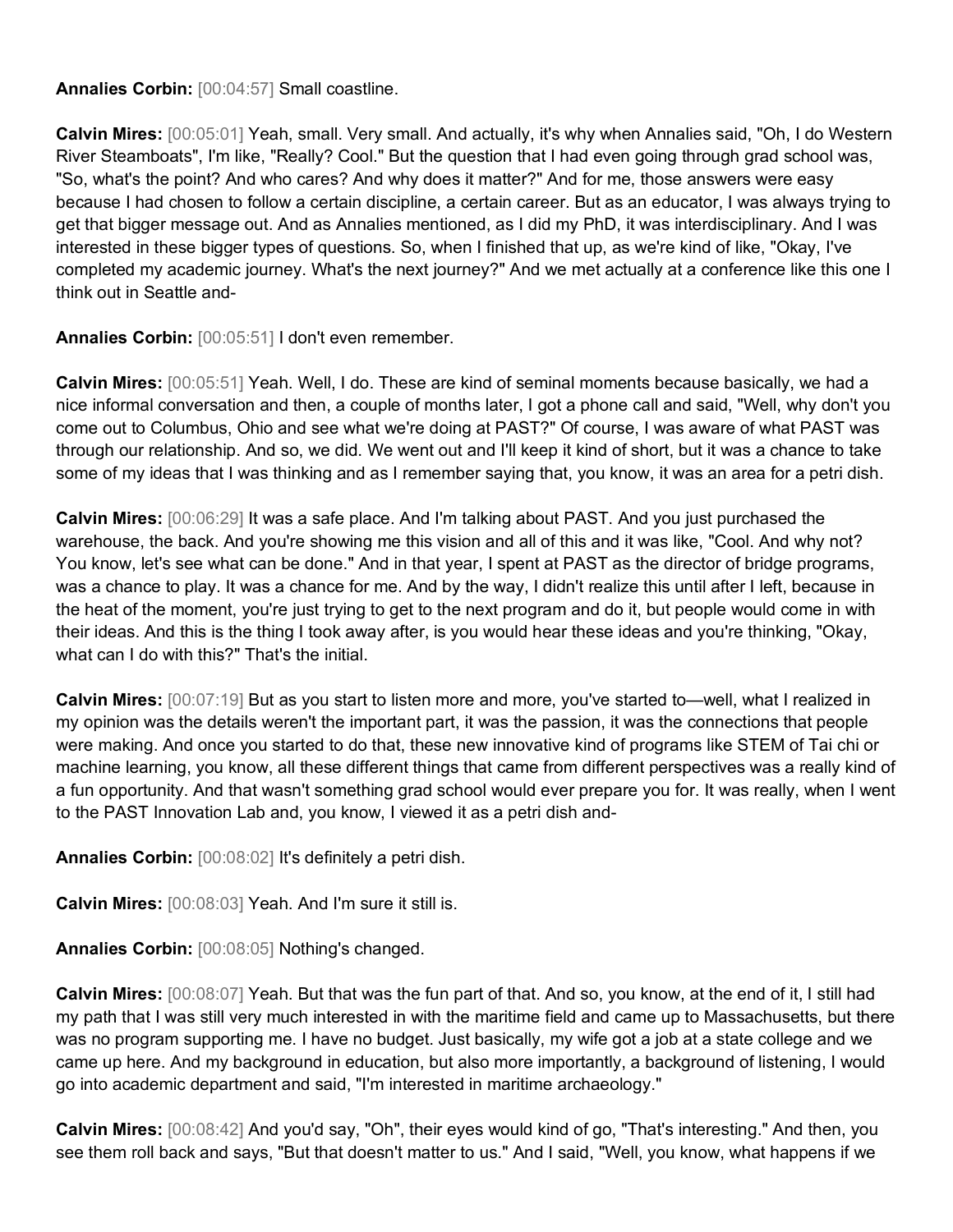look at it from coding or what happens if we're looking at 3D printing? And wouldn't it be cool if a kid who was interested in that played on it on a 400-year old shipwreck?" And they're like, "Oh, that'd be great." And so, that was the mantra, is finding these connections with a really neat field, but it was because of that background of listening and understanding what people needed.

**Calvin Mires:** [00:09:15] And I know it's a successful kind of day when they talk more than I do. I go to a cold talk, right? And I kind of doing what I'm, right now, kind of rambling a little bit, but sooner or later, their eyes light up. And you've probably seen this. And then, suddenly, they go, "Oh." And then, they're throwing ideas back at you and what you realize is you haven't talked for 30 minutes. Now, you know that we have something here.

**Annalies Corbin:** [00:09:40] Yeah. And that's the best way to go. And I want to make sure that, you know, folks are really clear that when Calvin came to me as a grad student many years ago, again, you know, your background in education, to some extent and teaching, you were a social studies teacher or poli sci.

**Calvin Mires:** [00:10:01] I wasn't-

**Annalies Corbin:** [00:10:02] You had been teaching.

**Calvin Mires:** [00:10:02] I was actually Latin and Greek.

**Annalies Corbin:** [00:10:05] Oh, that's right. Yes. Yes. That's right.

**Calvin Mires:** [00:10:07] I have a whole presentation on how to make your parents concerned with your career choices. That worked out.

**Annalies Corbin:** [00:10:13] Yeah.

**Calvin Mires:** [00:10:15] That worked out.

**Annalies Corbin:** [00:10:15] That worked out. That's right.

**Calvin Mires:** [00:10:17] That's important. Yeah.

**Annalies Corbin:** [00:10:17] Well, my point with that and the reason I wanted to bring that forward is because we get all the time and I hear it and in fact, I did an interview earlier today and I heard this very thing in town that, you know, you have to be in a STEM field to be in STEM. And that's one of those great misnomers, right?

**Calvin Mires:** [00:10:36] Yeah.

**Annalies Corbin:** [00:10:36] That STEM is foundational. It is in everything. There is not a discipline. There is not a career. There is not an activity that we do as humans on the planet earth, right?

**Calvin Mires:** [00:10:48] Yeah.

**Annalies Corbin:** [00:10:48] That is not somehow STEM-related. The lens and the point of view-

**Calvin Mires:** [00:10:53] Yeah.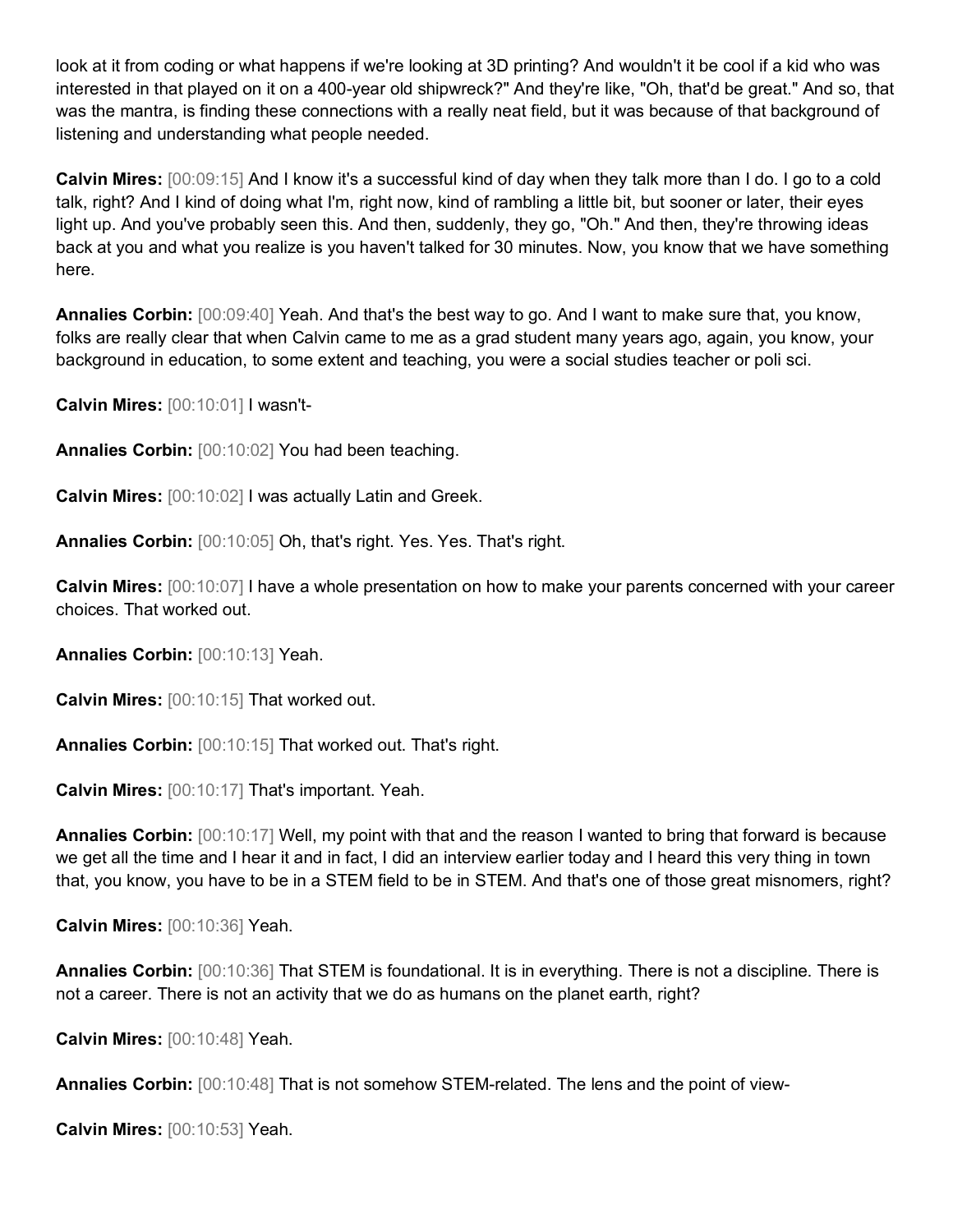**Annalies Corbin:** [00:10:53] ... on the experience you bring to it are all going to be very different, but those letters are not relevant at all, the foundational pieces, design thinking. And so, for you as a teacher in classics to-

**Calvin Mires:** [00:11:04] Yeah.

**Annalies Corbin:** [00:11:04] ... suddenly find yourself fully enmeshed in creating STEM program, we're going to get to that in a minute, the stuff that you do now, that's not unheard of. And it's also not a natural. In fact, that's one of the best ways to get at it.

**Calvin Mires:** [00:11:19] Absolutely. And the whole notion of I have many Corbin quotes that I keep in my index and most of them are really, really inspirational.

**Annalies Corbin:** [00:11:29] Are they clean?

**Calvin Mires:** [00:11:29] Most of them. But one of them is, "STEM is just effective teaching. Science, technology, engineering, math is life."

**Annalies Corbin:** [00:11:39] Yeah.

**Calvin Mires:** [00:11:40] And we talk about it and you'll hear that when you go and talk to either a department or a dean, like, "Oh, well, you're going to talk to the STEM people." Well, then that's the great thing about the maritime history and I get into it, I said, "Well, this is where history meets STEM", I use that. But if we think about just technology and how we're getting here, it's communication, it's connections. And that's all STEM is. It's how you transmit knowledge, education through generations. And archaeology is simply understanding the STEM of the past. That's all it is, is understanding human behavior. So, there's all these different kinds of connections, but you're right, you get into it and people get really locked into, you know, the acronyms.

**Annalies Corbin:** [00:12:28] That's unfortunate, right?

**Calvin Mires:** [00:12:29] Yeah.

**Annalies Corbin:** [00:12:30] As Calvin well knows, I collect the acronyms and over the years, I have collected some-

**Calvin Mires:** [00:12:38] One of my quotes, too. Yeah.

**Annalies Corbin:** [00:12:39] ... pretty awesome ones, right? And I highlight them and I use that to sort of talk about the ridiculousness, I guess, if you will, of the scenario. But at the end of the day, I understand why folks are focused on that, because we do have this massive workforce and industry gap specifically-

**Calvin Mires:** [00:12:56] Yeah.

**Annalies Corbin:** [00:12:56] ... in those areas.

**Calvin Mires:** [00:12:57] Yeah.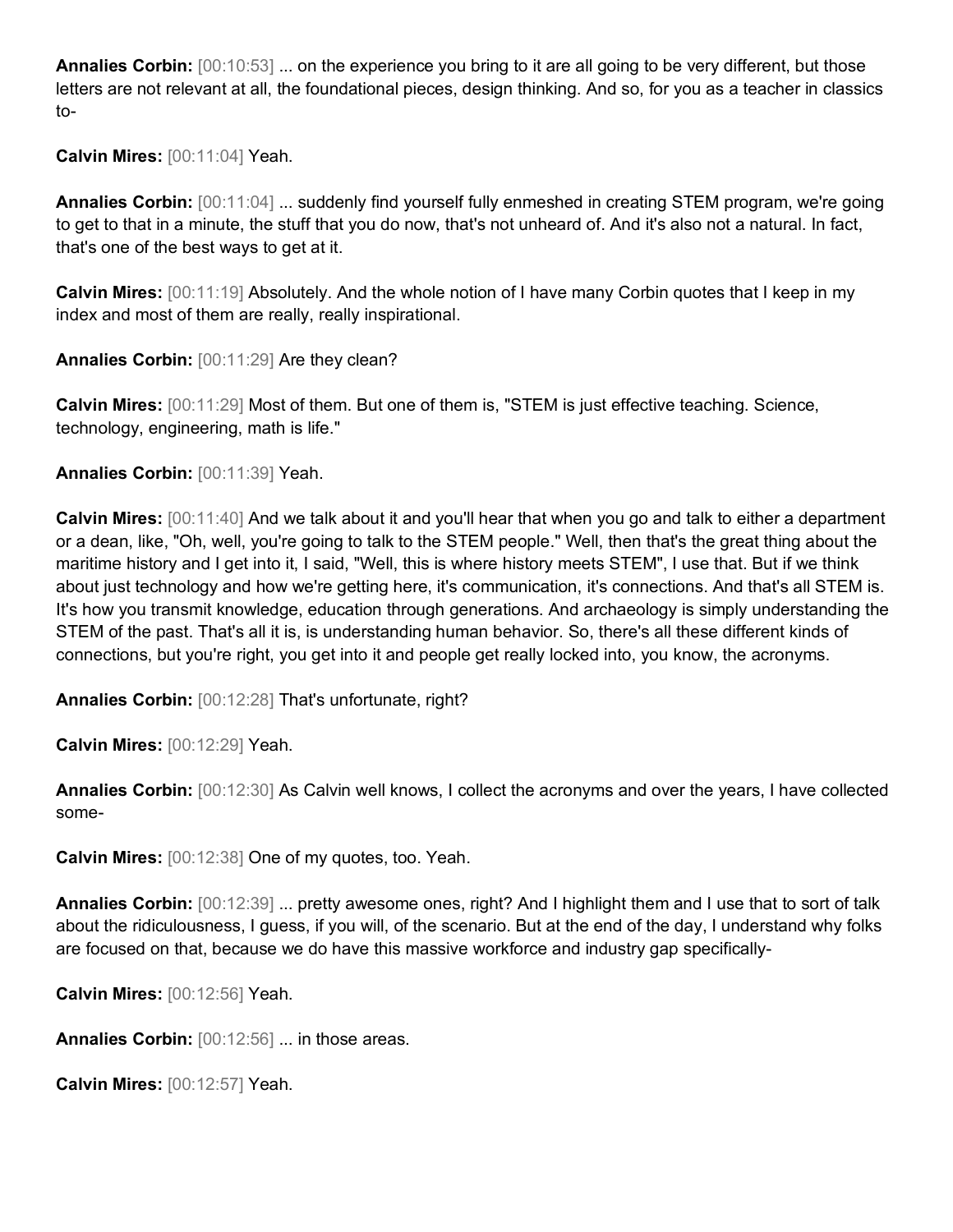**Annalies Corbin:** [00:12:57] Right? And so, we do need to work very collectively and collaboratively around finding and identifying opportunities for students to discover and be passionate about whatever their career is. And if that's within these great needs STEM areas-

**Calvin Mires:** [00:13:17] Right.

**Annalies Corbin:** [00:13:17] ... where we desperately need people, that's great. But if not, that's great, too. And so, you know, we, at PAST, spend a lot of time helping kids explore those opportunities and finding passions. And that's one of the things that I was thrilled to see that you were able to take with you when you left PAST. And, you know, as Calvin said, he was only with us in that role for a year because life happened and he and his family needed to come to Massachusetts. So, we were bummed and sorry, but we were thrilled to see him go off and do amazing things and then, take the things that hopefully that he learned either with us or through us into that new space. And that, you know, long term, our hope was that we would be able to learn and gain back from Calvin. So, I want to talk a little bit about the STEM camp.

**Calvin Mires:** [00:14:02] Yeah.

**Annalies Corbin:** [00:14:03] So, you sort of made your way in Massachusetts, you know, pulling together a variety of different projects and some programs that you were able to do it a number of different institutions.

**Calvin Mires:** [00:14:13] Yeah.

**Annalies Corbin:** [00:14:13] And so, tell us about sort of the where and the why of the STEM camps and the focus that you take and how that then translates back into that sort of—because a lot of it in the middle school space, which we know to be the sweet spot, so desperate.

**Calvin Mires:** [00:14:29] Yes.

**Annalies Corbin:** [00:14:29] So, how does that then ultimately translate back into a traditional classroom teacher's experience, their practice?

**Calvin Mires:** [00:14:37] Yeah.

**Annalies Corbin:** [00:14:40] Start with telling us about the program.

**Calvin Mires:** [00:14:41] Sure.

**Annalies Corbin:** [00:14:41] And then, we'll get into the nuts and bolts of it.

**Calvin Mires:** [00:14:43] Sure. And that's a really great question. And I think in starting with this again, another thing I took from PAST is that there is no monopoly on good ideas. And here's another Corbinism is, you know, "If you surround yourself with talented people, it makes your job much easier." And one thing I look for is when I go in to talk to teachers or to schools and start talking is I look for sparks in eyes and I call it, don't kill my unicorn.

**Calvin Mires:** [00:15:15] In the sense of it's a beautiful moment of creating something that's never been created for us. It's almost mythical and it's powerful. And what you're looking for is somebody who doesn't say, "Well, how are you going to make it happen?" Because at this point of the process of the mythical nature of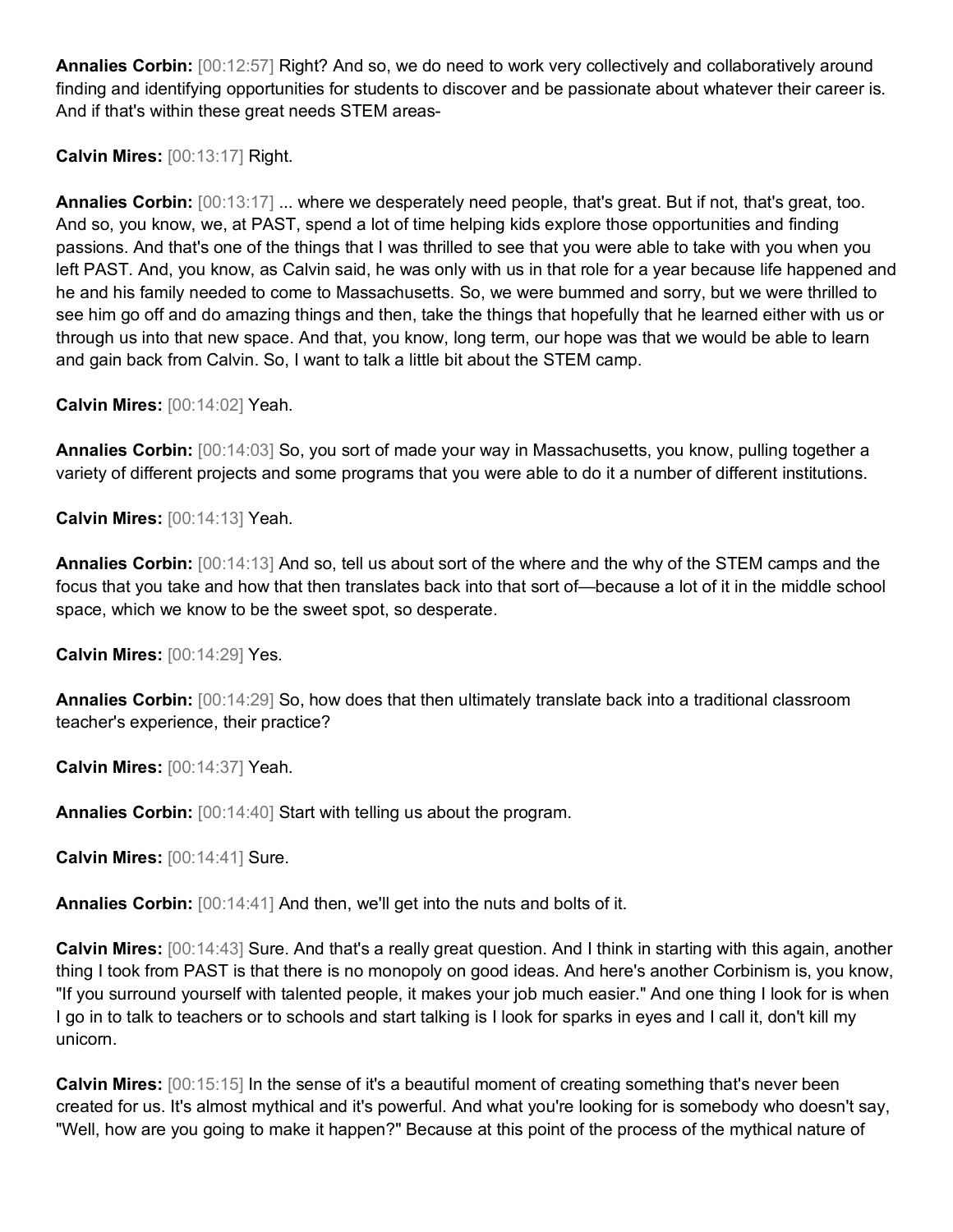this, you're looking for inspiration, you're looking for somebody who gets that passion that you feel, because that's going to translate.

**Annalies Corbin:** [00:15:37] Can I steal that, by the way?

**Calvin Mires:** [00:15:39] Yes, you can.

**Annalies Corbin:** [00:15:39] Don't steal my unicorn.

**Calvin Mires:** [00:15:40] I say it all the time.

**Annalies Corbin:** [00:15:41] Can I borrow that?

**Calvin Mires:** [00:15:42] Yeah, you please do. Please, please.

**Annalies Corbin:** [00:15:43] I'm going to make-

**Calvin Mires:** [00:15:44] Yeah, if you could call it Mirism.

**Annalies Corbin:** [00:15:44] I'm going to make it a talk, I think.

**Calvin Mires:** [00:15:46] Please. Yeah.

**Annalies Corbin:** [00:15:46] I love that.

**Calvin Mires:** [00:15:47] No, I do it, is when I go off and I'll, you know, "Oh, we can do this and this", and somebody is like, "Well, how are you going to make that happen?" I'll just turn to them now and I'll say, "Please don't kill my unicorn, I'm flying it", right? Because yes, I realize logistics happen.

## **Annalies Corbin:** [00:16:01] Right.

**Calvin Mires:** [00:16:02] Reality happens and it's not going to be what I think it is now. But let's enjoy that moment. And I look for people who get that. That's my first thing. If I'm in a room and I'm talking and somebody gets it, then right, there's a connection. I'm a big believer in connections. And I'll focus on that person. And we'll keep talking and we'll brainstorm, you know, the design process. Here you go, right? Here's our brain. That's the unicorn face. That's the fun. You throw mud on the wall. You see what sticks. You know not all of it's going to be there, but it's a fun, messy time.

**Calvin Mires:** [00:16:33] And I would say embrace the messiness. And this all plays into it because I didn't have a direct plan, I mean, coming up here, how this was going to work. We had run one college field camp through Salem State University. That was college level, very traditional. And that was at the summer before I came to PAST officially. And then, we were asked back. But in that year, I worked at PAST, we applied for a grant and got it through the Maritime Heritage Program, yeah, through the Park Service and worked with a school up in Salem Collins Middle School, which we found. It was serendipitous.

## **Annalies Corbin:** [00:17:12] Right.

**Calvin Mires:** [00:17:12] And it was going to be regional. We were looking around. I went in and I talked to five or six, seven different principals, I don't know the number, and I found one.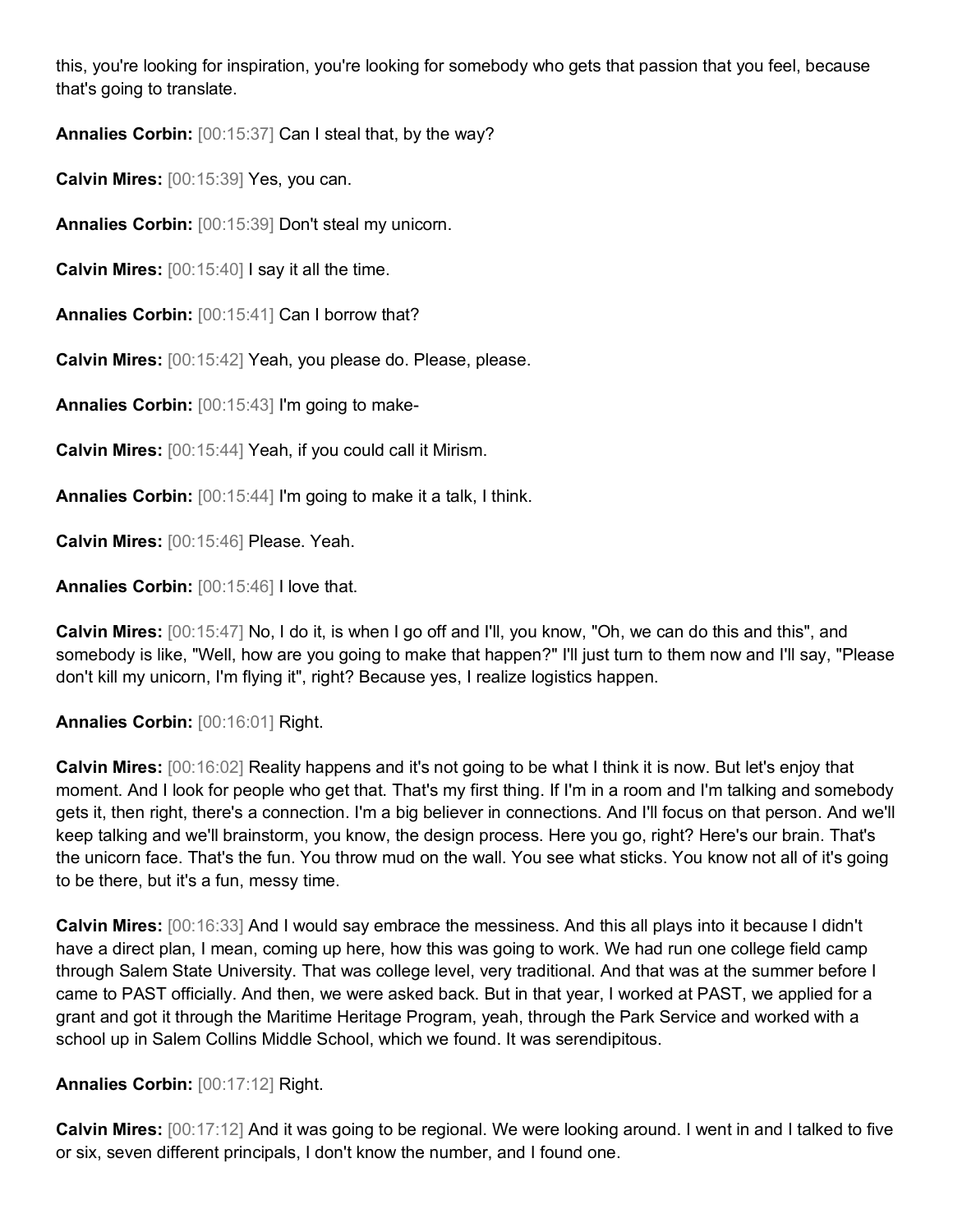**Annalies Corbin:** [00:17:20] Right. Right.

**Calvin Mires:** [00:17:21] And he was like, "Let's do it."

**Annalies Corbin:** [00:17:22] Yeah. Yeah.

**Calvin Mires:** [00:17:23] Boom. Just like that. And it was magic. And-

**Annalies Corbin:** [00:17:27] But it's always magic-

**Calvin Mires:** [00:17:28] Yeah.

**Annalies Corbin:** [00:17:28] ... when you find a building leader-

**Calvin Mires:** [00:17:31] Yeah. Thank you.

**Annalies Corbin:** [00:17:31] ... who says, "Let's do this thing."

**Calvin Mires:** [00:17:35] Yes.

**Annalies Corbin:** [00:17:35] It doesn't matter that I don't fully understand it, you know, I-

**Calvin Mires:** [00:17:39] That's the unicorn part of that.

**Annalies Corbin:** [00:17:40] "Let's try-

**Calvin Mires:** [00:17:41] Yeah.

**Annalies Corbin:** [00:17:41] ... this thing because it sounds kind of cool."

**Calvin Mires:** [00:17:43] Exactly.

**Annalies Corbin:** [00:17:43] "And maybe, it will be cool."

**Calvin Mires:** [00:17:45] Yes. And that's the connection.

**Annalies Corbin:** [00:17:46] Yeah.

**Calvin Mires:** [00:17:47] That's the person you're looking for. And it could be at any level. You know, you want somebody to make it happen. And this is what happened. It was somebody who wanted to hop on the unicorn, you know, without all the details, but you knew you had a colleague, you knew you had a partner, you knew you had somebody who's going to try to make it happen. And they did. And we worked with this middle school and it was fantastic. And through that, I learned, again, the design process. "Okay. This worked well with college, this didn't." But one of my favorite experiences, again, coming from PAST and we took the PAST model, I went through PAST. There was a grant for that.

**Annalies Corbin:** [00:18:21] Yeah.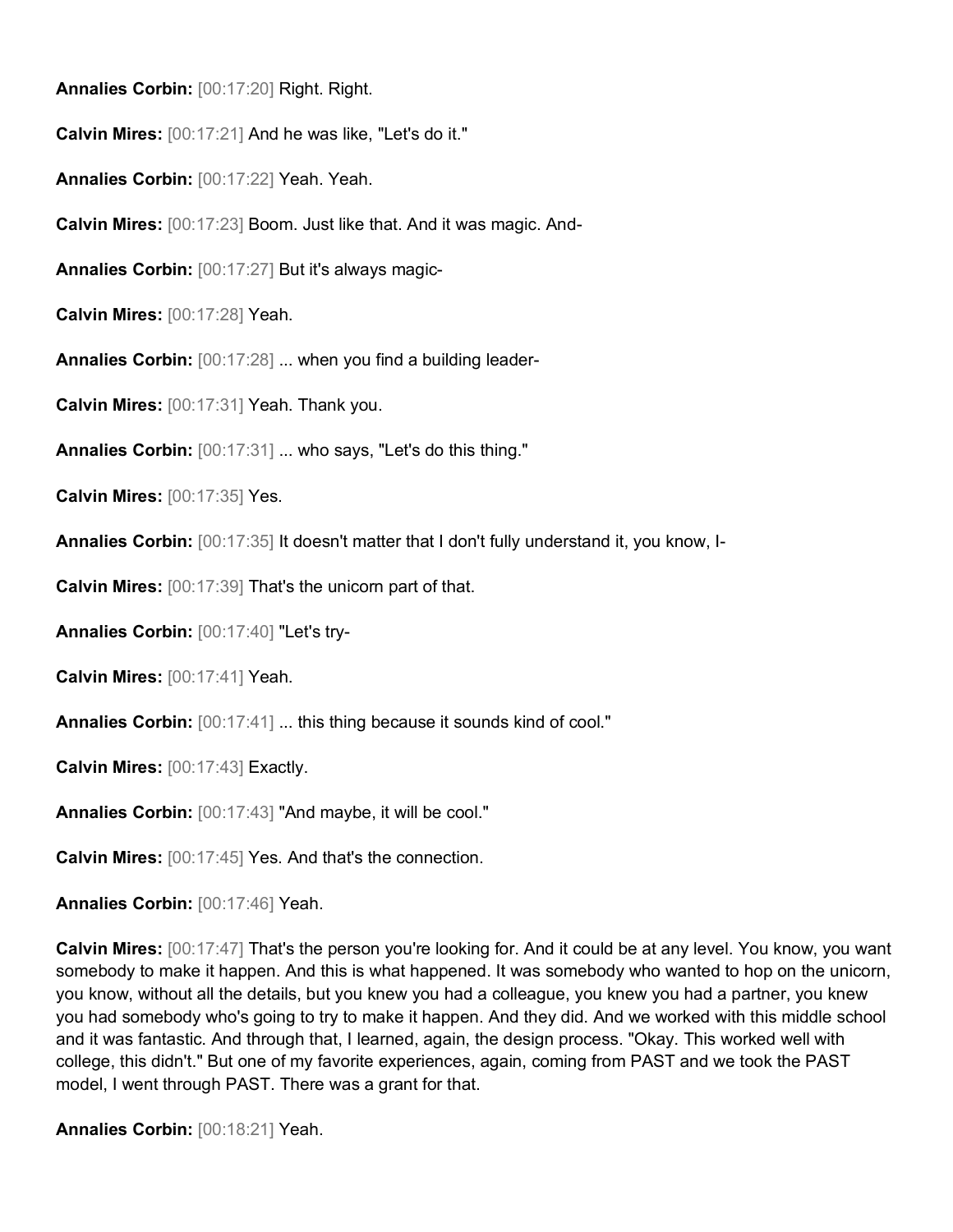**Calvin Mires:** [00:18:22] So, we did-

**Annalies Corbin:** [00:18:22] It's on National Park Service.

**Calvin Mires:** [00:18:23] And we did the, you know, there was a real-world problem they had to solve by the end of the week. And part of that was to be able to display and disseminate and educate the vice superintendent for the region, for the school district on what they did for the week and also, why this shipwreck mattered. And we had a couple of students who were on the spectrum. And, you know, they were challenging all week and they pushed you and they got under you and they made the best damn presentation out of everybody.

**Calvin Mires:** [00:18:57] They did a virtual tour in the sense of they created a PowerPoint and had links, so it's kind of like this multiple choice, choose your own adventure. And I sat there, and this is all Friday, the last day we had, and he was quiet for the first time all week for four hours. There was a time, I'm like, "Are you ready?" He's like, "Yeah." "Check this out." And we did it. And I mean, listeners might, but you have the ship parts, the terms, walked us through. He had significance. He said, "Okay, I'm going to click here." We went to the STEM, stern, you know. It's one of those, it's those ones-

**Annalies Corbin:** [00:19:34] It was magical.

**Calvin Mires:** [00:19:35] It was magical.

**Annalies Corbin:** [00:19:36] Yeah.

**Calvin Mires:** [00:19:37] And sorry, guys.

**Annalies Corbin:** [00:19:38] Yeah.

**Calvin Mires:** [00:19:39] But you saw the unicorn flying off, right?

**Annalies Corbin:** [00:19:41] Yeah.

**Calvin Mires:** [00:19:42] But it wouldn't have happened again without paying attention, listening, and knowing who was actually interested and not trying to force my preconceived notions of how this program should be when we started back in January, but just letting it evolve. Following the leads of, you know, even though I was the director of it, backing off, trusting the people, trusting the people I worked with, the staff at PAST, Ashley Bloom. It was magical in her own right in getting everything together and following her guidance because of her experience and had seen it come to there. And I think as that plays out, you realize how important the teamwork is and you realize that's really education in its nutshell, right? And I'm not just telling anything anyone doesn't know, but experiential is another type of connection.

**Annalies Corbin:** [00:20:40] And it's also a type of connection that multiple learners can take advantage of. And I think that that's one of the other things. And certainly for us, at PAST, one of the reasons that we so very, very strongly advocate that, you know, there's all this based learning opportunities. There is project-based, there's place-based, there is work-based, you know, take your pick-

**Calvin Mires:** [00:21:02] Yeah.

**Annalies Corbin:**  $[00:21:02]$  ... of the flavor of the month, I don't really care. What they all have in common-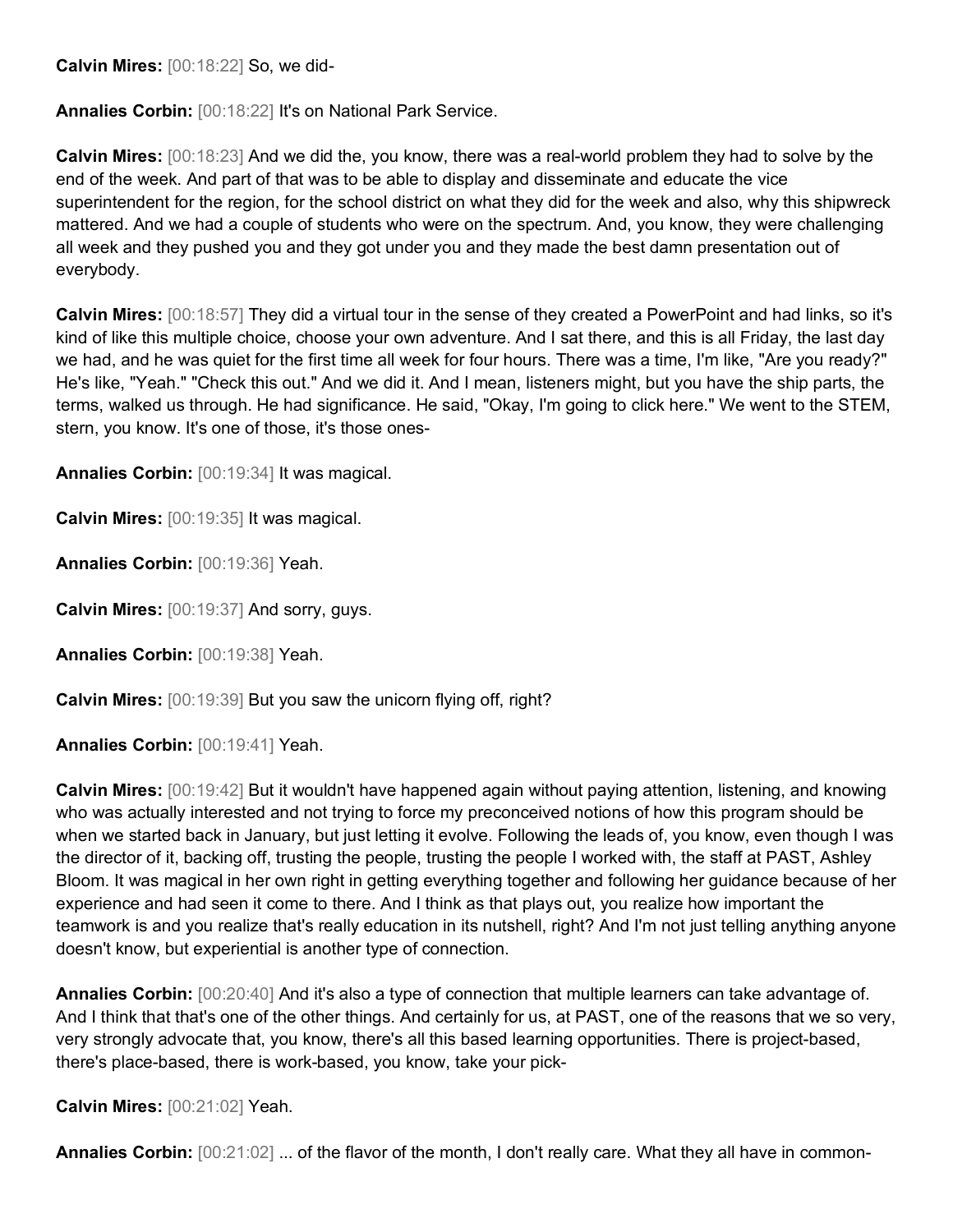**Calvin Mires:** [00:21:07] Yeah.

**Annalies Corbin:** [00:21:07] ... is that they are based quite literally on the notion that we have this applied and engaged connection.

**Calvin Mires:** [00:21:14] Yeah.

**Annalies Corbin:** [00:21:15] And that we are stepping away from the traditional style of teaching and learning and instead are embracing a thing that's immersive, right? And as we know-

**Calvin Mires:** [00:21:24] Yeah.

**Annalies Corbin:** [00:21:24] ... for a wide array of learners that walk into your camps or in your classroom, you don't know what you're going to get. You don't get to choose-

**Calvin Mires:** [00:21:31] Right.

**Annalies Corbin:** [00:21:31] ... for the most part, there are a few scenarios where you do.

**Calvin Mires:** [00:21:34] You play with the cards you're dealt.

**Annalies Corbin:** [00:21:35] Exactly.

**Calvin Mires:** [00:21:36] And that's-

**Annalies Corbin:** [00:21:37] But when you create that kind of environment, it's an inclusive environment.

**Calvin Mires:** [00:21:41] Yeah.

**Annalies Corbin:** [00:21:42] And it makes room for every participant not just to learn, but to also be part of the outcome collectively.

**Calvin Mires:** [00:21:50] Yeah.

**Annalies Corbin:** [00:21:51] And that's a very different approach.

**Calvin Mires:** [00:21:54] It really is. And another example, can I give another example? It's-

**Annalies Corbin:** [00:21:56] Yeah, absolutely. Please.

**Calvin Mires:** [00:21:58] So, I ran another camp with high schoolers at my current university, Bridgewater State University, where I teach as adjunct there, as well as my research at Woods Hole. And so, I ran a summer camp through their STEM called the Case Center for Advancement of STEM Education. And the students I had all were heavily from a science and coding background. And really couldn't care anything about history or so they told me regularly the first day, that they were there, they were on scholarship and they heard that they could make us some 3D prints and they came to this. And their goal was to actually document timbers from a shipwreck that sits in the basement of Pilgrim Hall Museum from 1626 called the Sparrow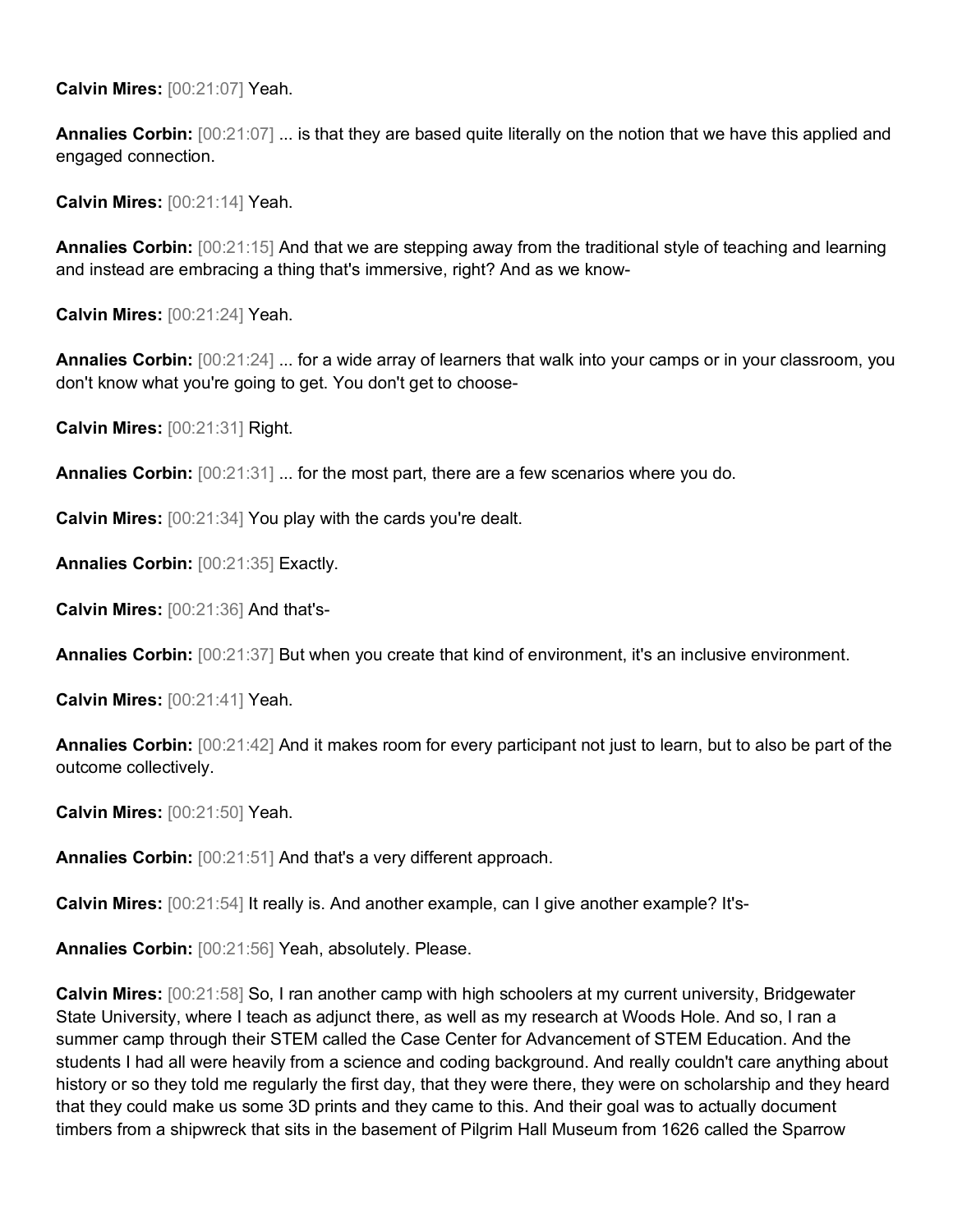Hawk, the oldest colonial shipwreck that's the extent that we know of. Of course, they didn't quite get that when I mentioned it at first, because-

**Annalies Corbin:** [00:23:05] Nor did they care, did they?

**Calvin Mires:** [00:23:06] Oh, no, no. They looked at me just like, "Oh, those are nice words", right? And I really, you know-

**Annalies Corbin:** [00:23:12] "Come on, Dr. Mires-

**Calvin Mires:** [00:23:13] Yeah.

**Annalies Corbin:** [00:23:13] ... make this relevant to me."

**Calvin Mires:** [00:23:14] Yes, exactly. And you can see it there. And I said, "And you know what? That's okay."

**Annalies Corbin:** [00:23:19] Yeah.

**Calvin Mires:** [00:23:19] And I've learned to embrace that, too. I've learned to embrace the whole looking at me like, you know, "You've seen right through me and who are you?" Right? Because I know where they're going to be at the end of it. And that's human nature, too. It's, you have to earn trust. And when you're up there, you realize, and this is important to us as teachers, it's not about you. You know, it's the reverse, it's about them.

**Calvin Mires:** [00:23:45] And what they're doing at that moment is sizing you up. Are you going to care? And that's how I view it. They're sizing you up, not just for your knowledge, because we might forget stuff all the time. What they're really sizing you up in the next couple times is, do you care? Do you care about what you're talking about? Do you care about how you're talking about it? And through that, because that's the medium as an instructor at the beginning, right?

**Annalies Corbin:** [00:24:08] Right.

**Calvin Mires:** [00:24:09] Well, it's not. And what they're really hearing is, do you care about me?

**Annalies Corbin:** [00:24:14] Yeah. Yeah.

**Calvin Mires:** [00:24:15] Because if you care about those two things—and in the environment and before the hierarchy kind of breaks down, right? When we're doing the introductions. If we can figure out that you're sincere and you care about what you're saying, "Well, okay, we'll trust you. If you care about that and you care about presenting it to me at this moment, maybe you care about me." And it's a slow build up. And I think good friendships in my experience have always been a slow burn. And I embrace the slow burn. We do warm ups and everything, so I get to know their name, but I see skepticism. I see, "So, make it relevant to me, Dr. Mires", right?

**Annalies Corbin:** [00:24:54] And that's the thing, right?

**Calvin Mires:** [00:24:55] Yeah.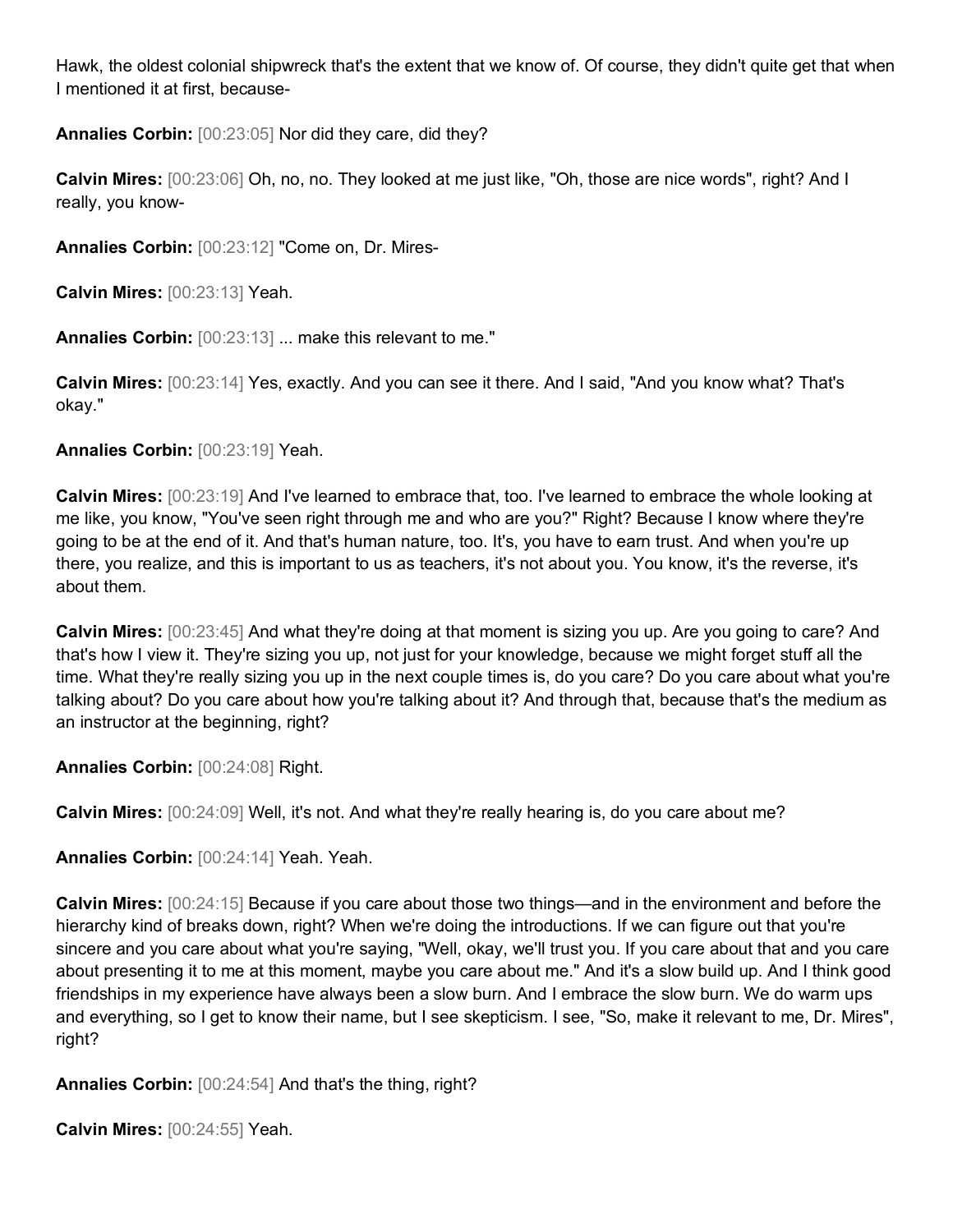**Annalies Corbin:** [00:24:56] At the end of the day, it's part of human nature. And I think that's part of sort of stepping back from it and recognizing sort of the where and the why of the learner, right? And, you know, we need to find a personal connection to the things that we are investing in.

**Calvin Mires:** [00:25:16] Yeah.

**Annalies Corbin:** [00:25:16] And it's no different than a child or students along the way or a worker at, you know, a company or an industry, the reality is the same, right?

**Calvin Mires:** [00:25:26] Yeah.

**Annalies Corbin:** [00:25:27] I have to find a meaningful way for me to care about this. And so, then let's circle back around and talk about—wait, he says. Wait.

**Calvin Mires:** [00:25:37] Before we go to the next one, to finish that off, though, at the end of the week and somebody came and did a nice article and there's a great quote in it that says, "I was really, really nervous to be holding a piece from 400 years ago and it was amazing" or so that I'm paraphrasing, I can't remember. And because they didn't tell me. I didn't know. At the end of the week, I knew they had a good time, but it was kind of like when I read that quote and it's online somewhere, I can't remember off the top of my head. But it was, you know, when you did a good job and they didn't compliment me, but they did in the best way possible.

**Annalies Corbin:** [00:26:15] Right. Right.

**Calvin Mires:** [00:26:16] They got it. And they said it. And now, they had combined their STEM, where they came in with that deeper connection to people in the past. So, that's where that ended up. And so, that was a really powerful like yes, that was a reward.

**Annalies Corbin:** [00:26:34] It is. And then, how does that same experience then translate back into teachers in the classroom? Because you don't just take students into the field with you, you know, you've had teachers participate in some of the same programs.

**Calvin Mires:** [00:26:47] Yeah. Yeah.

**Annalies Corbin:** [00:26:48] So, let's talk a little bit about-

**Calvin Mires:** [00:26:50] Sure.

**Annalies Corbin:** [00:26:50] ... sort of that connection, that takeaway, I guess the question that I have for you-

**Calvin Mires:** [00:26:57] Yeah.

**Annalies Corbin:** [00:26:57] ... is I know how we do it at PAST and I know how we showed you to do it.

**Calvin Mires:** [00:27:00] Yes. Right. That I did, yeah.

**Annalies Corbin:**  $[00:27:01]$  But the reality is when you're out and you're off on your own, how is it that you achieve the same sort of takeaway-

**Calvin Mires:** [00:27:10] Right.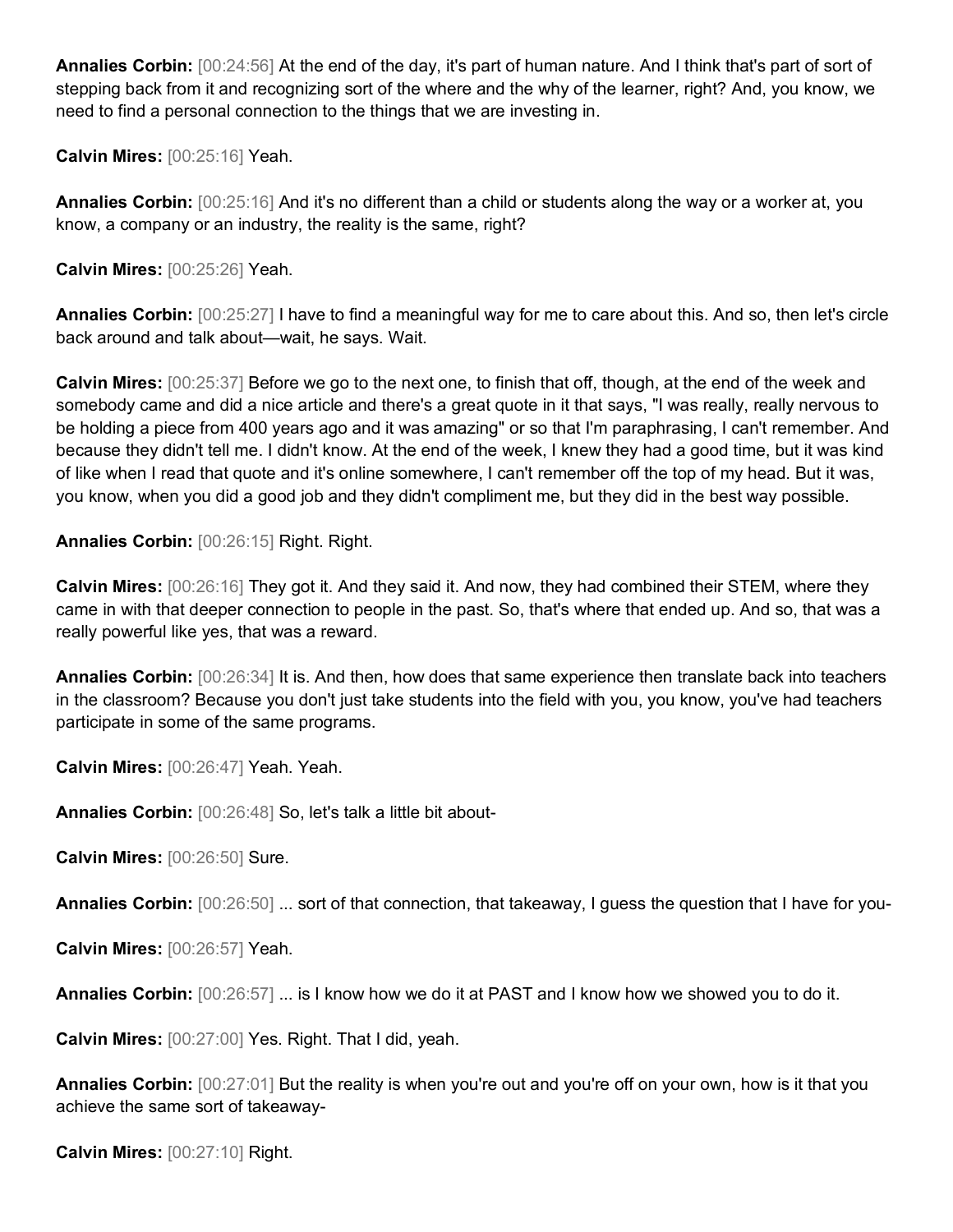**Annalies Corbin:** [00:27:10] ... from your participants, whether you follow, track, or provide ongoing services back to those schools or teachers are not as important as, Calvin, as the expert in that moment-

**Calvin Mires:** [00:27:23] Yeah.

**Annalies Corbin:** [00:27:24] ... how do you know that connection's being made for that teacher?

**Calvin Mires:** [00:27:29] Well, again, when you can't tell outside of size and age, at least in the fields or schools that I've run or we've had teachers on board, when you can't tell who's a student or who's a teacher. So, I can answer this probably best with an example again, where we had teachers out working with students and we call them scholars, actually. And all of them were scholars. So, we can, you know, remove the distinguish between students and teachers because they wore those hats out there to begin with.

**Annalies Corbin:** [00:28:06] And you didn't want that?

**Calvin Mires:** [00:28:07] No. And that's where we're going.

**Annalies Corbin:** [00:28:09] Right. Right.

**Calvin Mires:** [00:28:09] By the end of the week, you had this, they were equal scholars.

**Annalies Corbin:** [00:28:13] Right.

**Calvin Mires:** [00:28:13] The kids were teaching the teachers. They were working together. And when you said, "Okay, what are the buddy teams?" And like, "Oh, me and-" It wasn't even mister or a missus, anything, it was, "Oh, we're going to be working together without hesitation, with connections." And so, it was a crew.

**Annalies Corbin:** [00:28:37] Right.

**Calvin Mires:** [00:28:38] And again, another reason I love the field work aspect. And if, I think field work, you think it has to be, you know, out in the open, outdoors, but really, it is just another term. We talk about STEM, it's just team work to accomplish a goal. And in any successful team, at some point, gels.

**Annalies Corbin:** [00:29:02] And any successful team finds the participants teaching each other all the time.

**Calvin Mires:** [00:29:10] Yeah, that's what I mean.

**Annalies Corbin:** [00:29:10] And over and over again, right?

**Calvin Mires:** [00:29:11] Right.

**Annalies Corbin:** [00:29:12] But that is the difference between a team that is purely hierarchical for the purposes of getting a job done-

**Calvin Mires:** [00:29:19] Right.

**Annalies Corbin:** [00:29:19] ... and a team that's collaborative-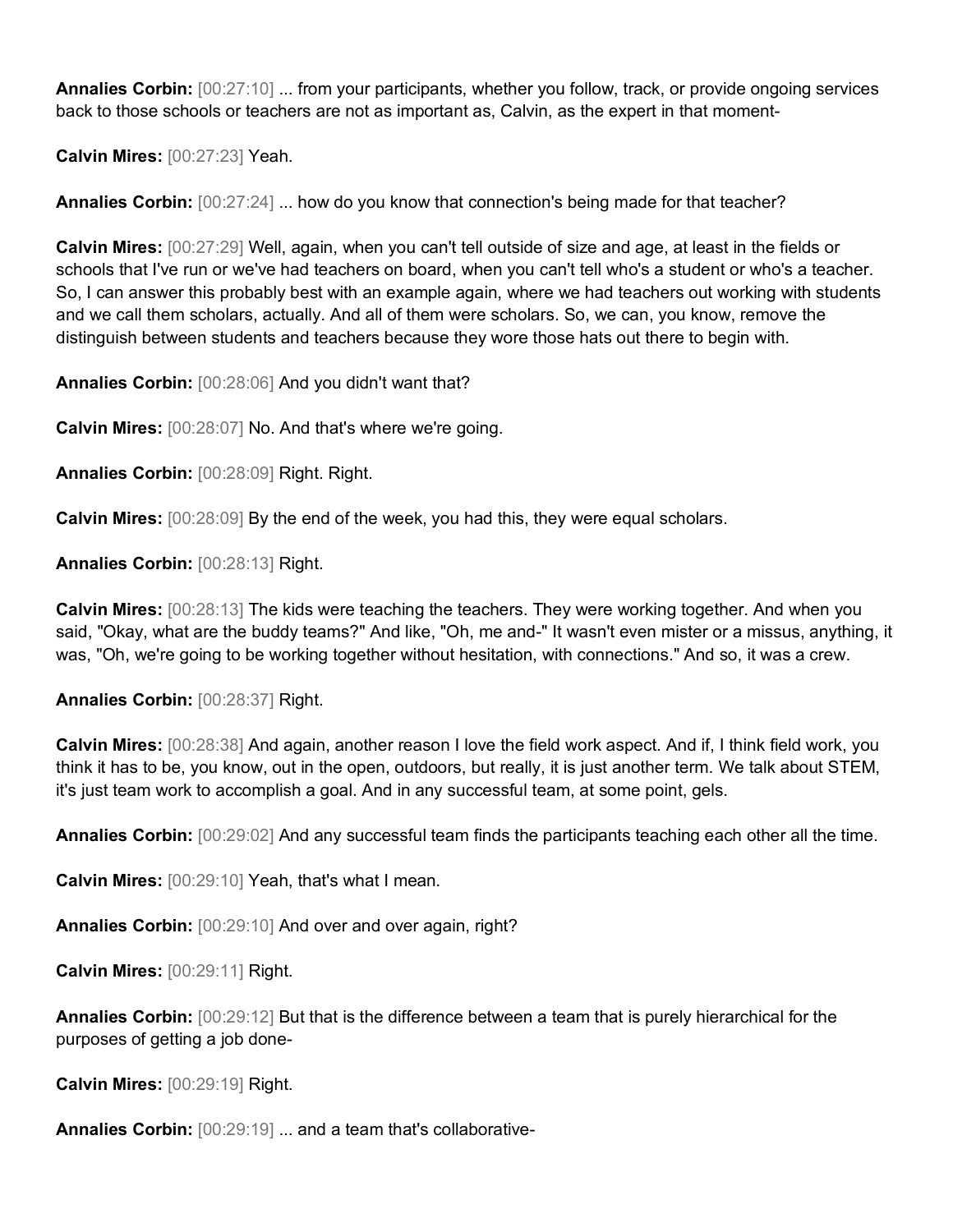**Calvin Mires:** [00:29:22] Yeah.

**Annalies Corbin:** [00:29:24] ... with the same goal in mind, but it functions very, very differently.

**Calvin Mires:** [00:29:29] It does. And I think one has shown itself to be more sustainable over long hauls. Both are models.

**Annalies Corbin:** [00:29:36] Right.

**Calvin Mires:** [00:29:37] But I've noticed that teams that are, you know, based in hierarchy, you'll have people leave or break apart at different rungs in the ladder, then you'll have to fill that in, where that version is more of a circle. You know, it rolls, it moves together. You know what? People leave, but for different reasons, not because they're disgruntled, but like, again, with me, I love PAST. I loved working there from what I learned, but I knew I had a different journey. And I was excited about where it was going. And you know what? When I announced it, everybody there supported it. You don't know how that's going to go. And I'm saying that a hierarchical model doesn't have that, but in my experience, when people leave, it's for different reasons.

**Annalies Corbin:** [00:30:30] But it translates directly and I think this is an intriguing thing. And the reason I ask the question is because it's very difficult sometimes. Not always, sometimes, right? To transition from being the single point of authority in a learning environment, whether it be a classroom-

**Calvin Mires:** [00:30:53] Yeah.

**Annalies Corbin:** [00:30:53] ... in a middle school or high school. You see it less so in an elementary school because the dynamics are different, right?

**Calvin Mires:** [00:30:59] Yeah.

**Annalies Corbin:** [00:30:59] But certainly about the time you get to middle school and absolutely, by the time we're in high school and into post-secondary-

**Calvin Mires:** [00:31:06] Yes.

**Annalies Corbin:** [00:31:06] ... there should be an opportunity to see a shift to allow the learners to develop back to something you said earlier-

**Calvin Mires:** [00:31:16] Yeah.

**Annalies Corbin:** [00:31:16] ... that sense of confidence, right?

**Calvin Mires:** [00:31:17] Yeah.

**Annalies Corbin:** [00:31:18] And they can't be confident of what they know if you don't let them lead or you don't let them make decisions and they look to you for permission-

**Calvin Mires:** [00:31:29] Yeah.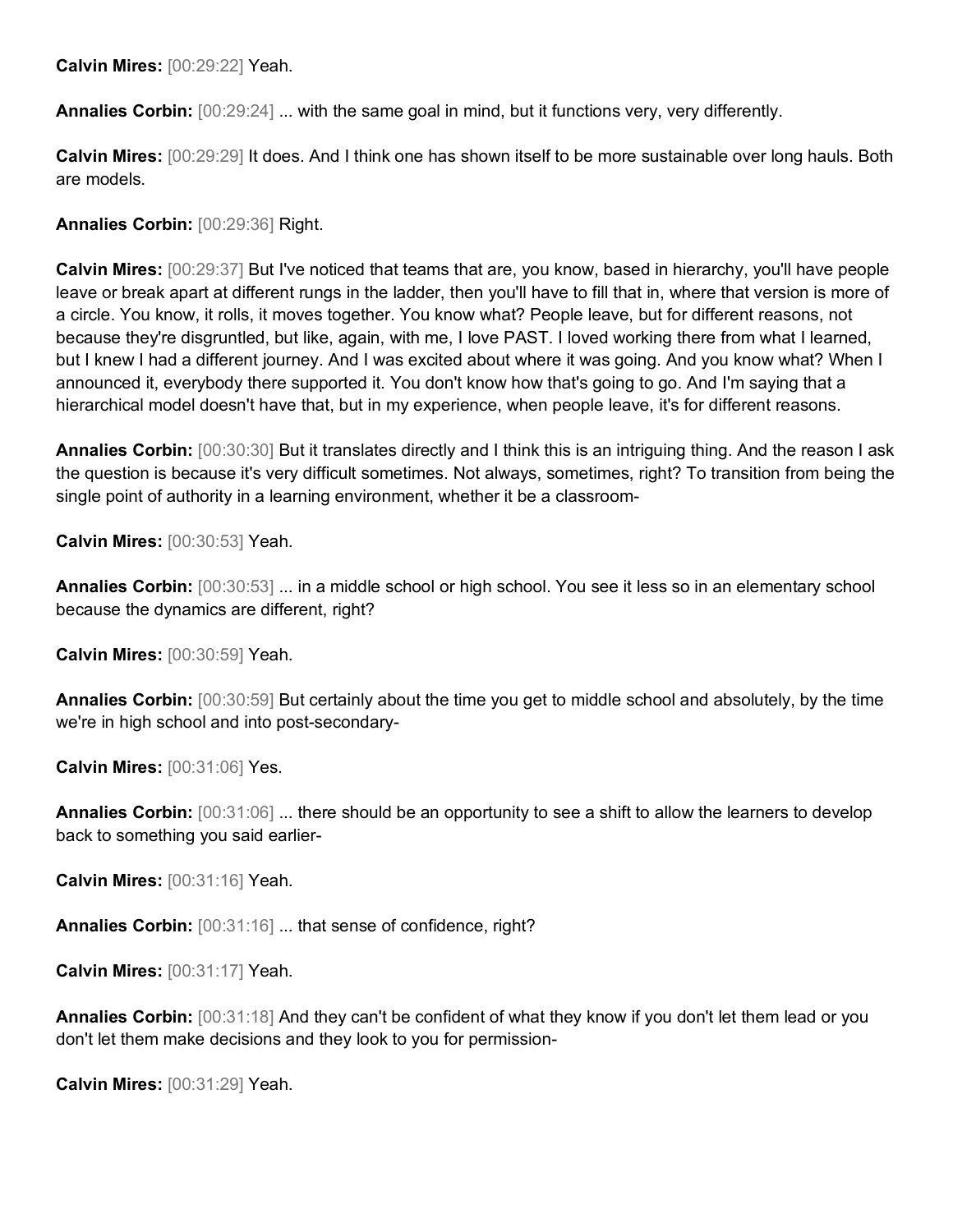**Annalies Corbin:** [00:31:29] ... because they're kids, they're students. And even our collegiate students, I mean, I can't tell you how many times at East Carolina that, you know, my grad students would come in my door, "Now, Dr. Corbin, can I?

**Calvin Mires:** [00:31:41] Yeah. And-

**Annalies Corbin:** [00:31:42] Right? And so, there's that notion, right?

**Calvin Mires:** [00:31:43] Yeah.

**Annalies Corbin:** [00:31:44] It's in the brain. And so, it's very, very tough to change that paradigm.

**Calvin Mires:** [00:31:48] And you know what? It's also very easy to slip back into that. And, you know, in all honesty, I do teach classes as adjunct and sometimes, you know, you have four courses in a semester and you're busy and suddenly, you realize, yeah, it's easier, right? It's easier to have that paradigm to lecture that. And inevitably, those have always been the classes or courses when I walked out, said, "Wow. Something was missing", because it's hard. It's hard to let go.

**Calvin Mires:** [00:32:22] And even with my experience of having done that and seen how successful it is, you still use— again, when we talk about connections, there is this moment of vulnerability. There is a moment. It might be small, it might be thin, it might be just a threshold, but no matter where it is, it's a moment of trust and you put yourself out there. And I think sometimes, it doesn't work out. You know, I've tried a few. You know, you put yourself out there and you think you have this and the connection doesn't happen.

**Calvin Mires:** [00:32:57] And it hurts because you did, you thought a lot about it. But then, if you kind of go back and reflect on that, what was the real motivation? Was it because you love the idea so much and they didn't? Well, who's that serving? You know, aren't you just kind of, in some ways, serving your own ego? Like, "This is a great idea. Oh, they didn't like it. Well, why didn't they like it? Must have them, no?" Probably it's looking at this, and you go in the deep reflection and you realize the path, you got too caught up. You fell again. You fell into that trap of thinking your idea was the best.

**Calvin Mires:** [00:33:38] They didn't get it, so it must be them and that hurts. But in reality, you didn't trust them. You didn't let them take it on their own and sometimes, just take a step back, come back to the class, do it in a different way. So, you know what? For these next three weeks, I'm not talking. I hope they do. And sure enough, they'll do a research. And we just had a very similar semester where they, you know, in a myth, we use myth to—I teach them mythology course and we use it to get into issues of social justice and me, too and looking at how these have been prescribed through culture. And it's very scary when you get into very controversial topics.

**Annalies Corbin:** [00:34:19] It can be, right? But you gave a vehicle to those students, right? And-

**Calvin Mires:** [00:34:23] Yes.

**Annalies Corbin:** [00:34:23] ... you made it okay.

**Calvin Mires:** [00:34:24] And you heard me kind of pause right there, because that's the moment where I'm like, I want to explain to make it safe for them, but if you stop and embrace the silence, they start to pick it up and their voices come through and I heard some great papers that came out, some of the best papers I read. But whatever. So, that's mythology. But it's still effective teaching. It still has you take it back to your classroom.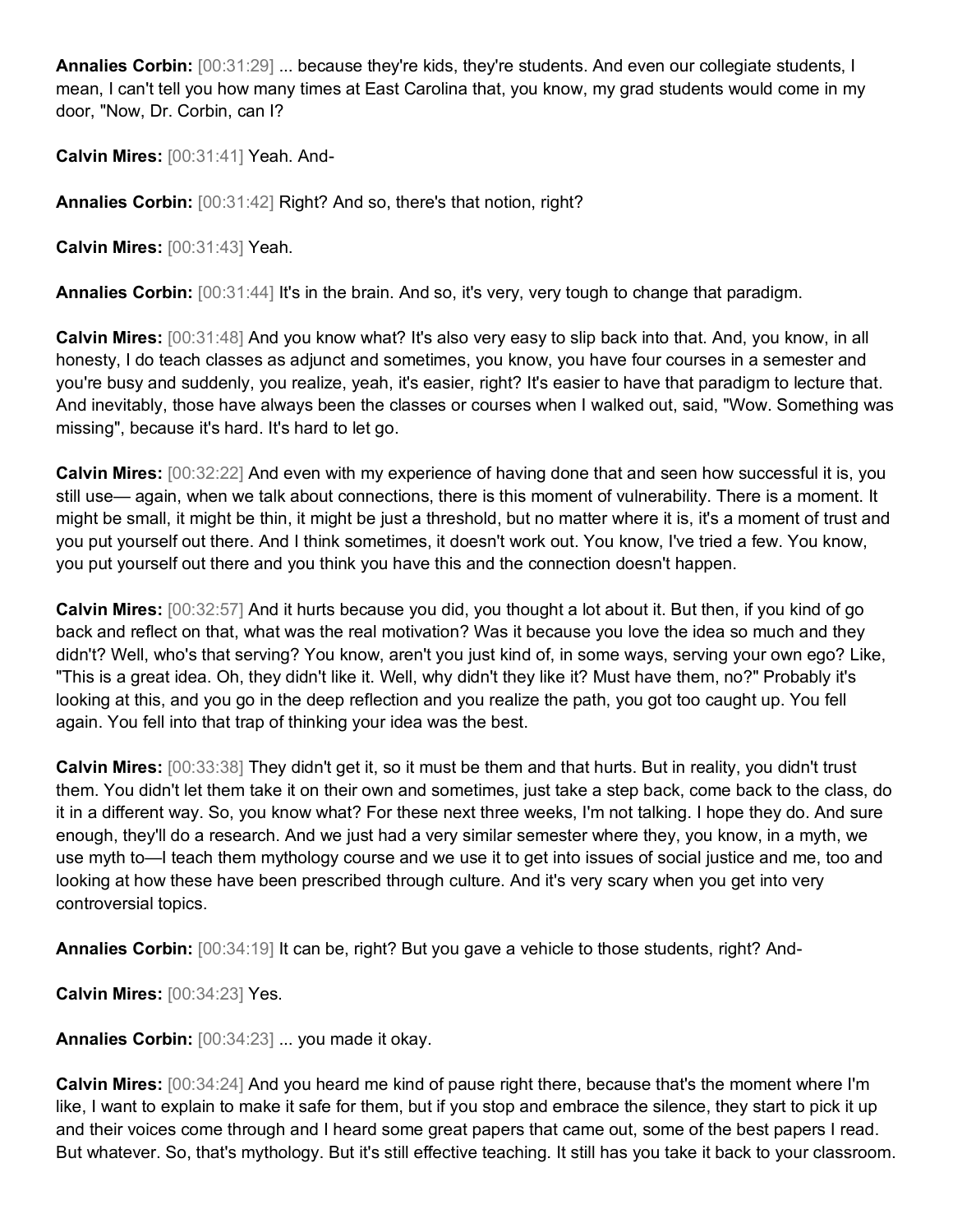You know, it's that vulnerability that you put yourself out there. And I guess coming back to what you asked about earlier with the teachers is that you saw it. You saw them give up something. Control. And they started to work with the kids.

**Annalies Corbin:** [00:35:06] I think one of the other things in those scenarios and I saw it in the program that you did, when you and Ashley came out and ran that.

**Calvin Mires:** [00:35:15] Yeah.

**Annalies Corbin:** [00:35:16] And a lot of the day-to-day because I was monitoring all of that happening very closely, right? Because you were relatively new-

**Calvin Mires:** [00:35:23] Yeah.

**Annalies Corbin:** [00:35:23] ... in that sort of space, right? And so, you know, one of the things that I think that we see over and over again from the teacher perspective is you took those teachers who participated and they were there for a variety of reasons because the head administrator that said, "Hey, let's do this thing", right?

**Calvin Mires:** [00:35:45] Yeah. Like they had been sent to us.

**Annalies Corbin:** [00:35:45] And so, they had signed on. However, what they spent time with you doing was not what they know, nor was it their comfort zone. And you plank them down in the middle of all of that that you handed to them-

**Calvin Mires:** [00:36:02] Right.

**Annalies Corbin:** [00:36:02] ... from the get go and said, "Hey, it's a big, scary world." And you said, "And oh, by the way, you're also not going to lead or be the expert. Instead, you're going to be immersed and learn as the student." That is not something oftentimes after we leave our teacher prep programs that we have the opportunity to come back to and embrace or try again.

**Calvin Mires:** [00:36:28] Right.

**Annalies Corbin:** [00:36:28] And for me, anyway, every chance that I've had the opportunity to be in the field with teachers in that sort of immersive field environment with kiddos, I'm always struck by it. And I assumed that you saw the power of that.

**Calvin Mires:** [00:36:45] I did. And you brought up a memory with that, where the teachers who were participating at the beginning, who would they look for to answer their—first of all, some of them had the most questions. Like you talk about people needed structure right after that.

**Annalies Corbin:** [00:36:58] Oh, yeah. Yeah. Yeah. yeah.

**Calvin Mires:** [00:36:59] It was like, "Well, how do I do this? How do I do this?" And who are they asking at the beginning of the week would always be-

**Annalies Corbin:** [00:37:05] Yeah, you.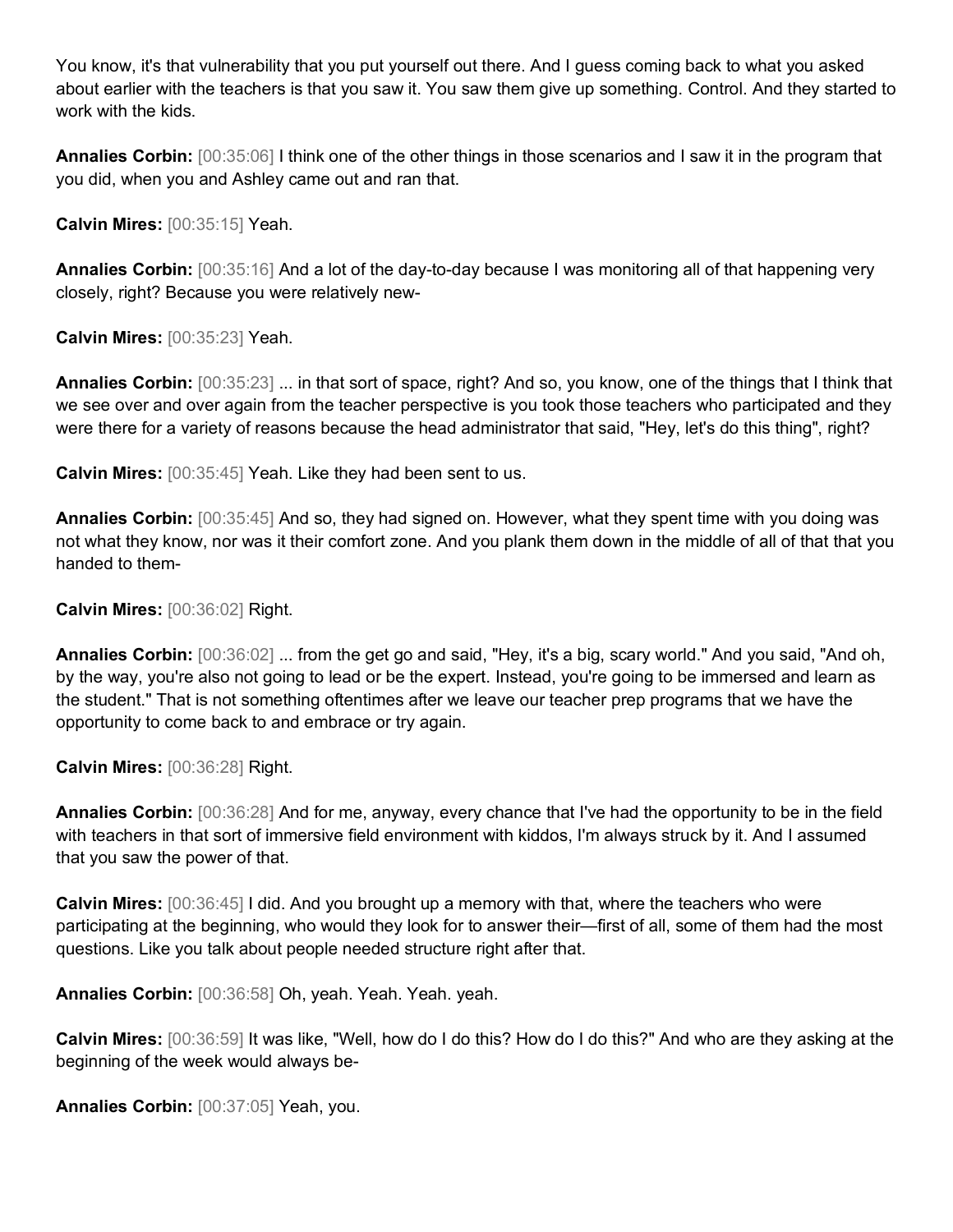**Calvin Mires:** [00:37:06] And they wouldn't look at anyone else. It was direct, right? "Oh, hey." And laser-focus right on me. And by the end of the week, well, chicken and egg, I didn't hear as many questions. I don't know if they had as many or—and when I did see this, they were asking-

**Annalies Corbin:** [00:37:23] The students.

**Calvin Mires:** [00:37:23] ... the students and the people around them and they weren't looking to me. And they were also accepting that maybe they didn't know everything and didn't need the parameters, because again, with at least the teachers that were involved, they needed the parameters, "Well, how is this going to fit? What are we going to do right here? Where are we going?" That's the big one. You know, sometimes, I don't give a lot of direction at the beginning of the week because of the self-discovery.

**Calvin Mires:** [00:37:46] And you'll hear, "Oh, that seems a little disorganized" or "We didn't get clear instructions right off the bat." Well, they had the instructions they needed. I didn't give the details on everything because there was discovery. Very uncomfortable, very uncomfortable. And yet, by the end of the week, the smiles and then, also the feedback and it was usually something to start off, "Yeah, we didn't know it on Monday, but it made so much sense on Thursday and Friday." And then, in my opinion, is because they did it themselves and they work to figure it out.

**Annalies Corbin:** [00:38:22] And that then carries over to sort of—at least from my perspective and certainly from the work at PAST is if we see as part of our sort of mission and vision or our give to the world is to help classrooms transition from that old school-

**Calvin Mires:** [00:38:40] Right.

**Annalies Corbin:** [00:38:40] ... factory-based scenario that was very effective, our educational system, when we developed it 150 years ago, right?

**Calvin Mires:** [00:38:49] Sure.

**Annalies Corbin:** [00:38:49] It's no longer relevant today, right? So, we are in the space of, you know, an opportunity.

**Calvin Mires:** [00:38:55] Right.

**Annalies Corbin:** [00:38:56] It's not even a detriment, but it's this great opportunity that the moment has come to do in a complete system overhaul and redesign. And part of that redesign is we no longer need to teach everything. We no longer need to be an entity or an endeavor that is based on this notion of rote memorization, because, A, we live in a very, very different world-

**Calvin Mires:** [00:39:23] Yeah.

**Annalies Corbin:** [00:39:23] ... with a whole different set of collective tools and things at our disposal. I was recently speaking at a STEM event and I remember reaching over and I had sitting on the podium my cell phone and I said, you know—because somebody had asked me, "What's your vision? What's the thing that you hope for the future?" And I just picked it up. It was my timer, I picked it right up off the podium and I held it up to the room and I said, "You know, we need to stop teaching all the stuff that's inside here-

**Calvin Mires:** [00:39:56] Because it's there, yeah. I-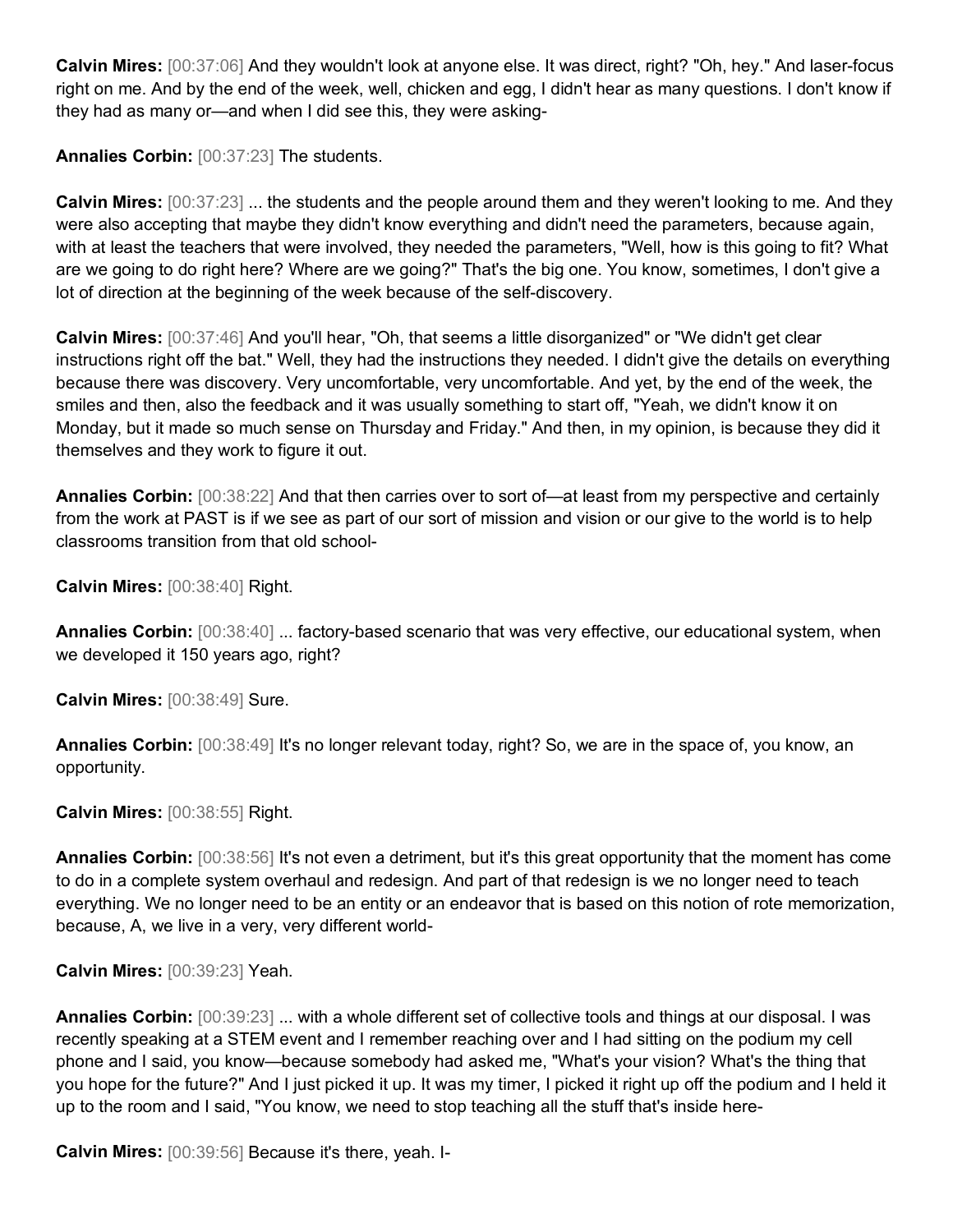**Annalies Corbin:** [00:39:57] ... and instead, teach everything this doesn't know. If we start teaching that and stop teaching everything that I can look up in this thing-

**Calvin Mires:** [00:40:08] Yeah.

**Annalies Corbin:** [00:40:09] ... now, that's 21st century education."

**Calvin Mires:** [00:40:12] Right.

**Annalies Corbin:** [00:40:12] And it will never work if it's not immersive, in my opinion.

**Calvin Mires:** [00:40:18] Yeah. You run into this whole debate on cellphones and I always think of students looking, when constructed, it is their encyclopedia. There's so much within that that they can collaborate and I've worked hard to have them engage with, you know, whether it's university social media that we have, one is different designed with that or even Twitter, it's how current generations communicate. And as you say, tapping into the power of that communication facilitates it.

**Calvin Mires:** [00:40:57] And I don't really have much insight with that, but as you watch students and as they move around and even with my own daughter and how she is friends with people she hasn't seen in five years, where I don't know where—I mean, you know, we used to be, when you move away, that was the end of it, but she still knows how her friends from Ohio or from Pennsylvania or North Carolina are doing. You have that facilitation of knowledge and of personal or human connections.

**Annalies Corbin:** [00:41:33] Right.

**Calvin Mires:** [00:41:34] And how you then can then wade through that.

**Annalies Corbin:** [00:41:38] Right.

**Calvin Mires:** [00:41:38] Critically thinking about that and accessing that.

**Annalies Corbin:** [00:41:41] And that's the key, yeah.

**Calvin Mires:** [00:41:42] And that's what-

**Annalies Corbin:** [00:41:43] Yeah.

**Calvin Mires:** [00:41:43] And how you process that, because as we know, there's a whole bunch of-

**Annalies Corbin:** [00:41:48] Well, there's good stuff and bad stuff.

**Calvin Mires:** [00:41:50] Of course. And that-

**Annalies Corbin:** [00:41:50] That's the reality, right?

**Calvin Mires:** [00:41:50] That's the reality. Yeah.

**Annalies Corbin:** [00:41:52] So-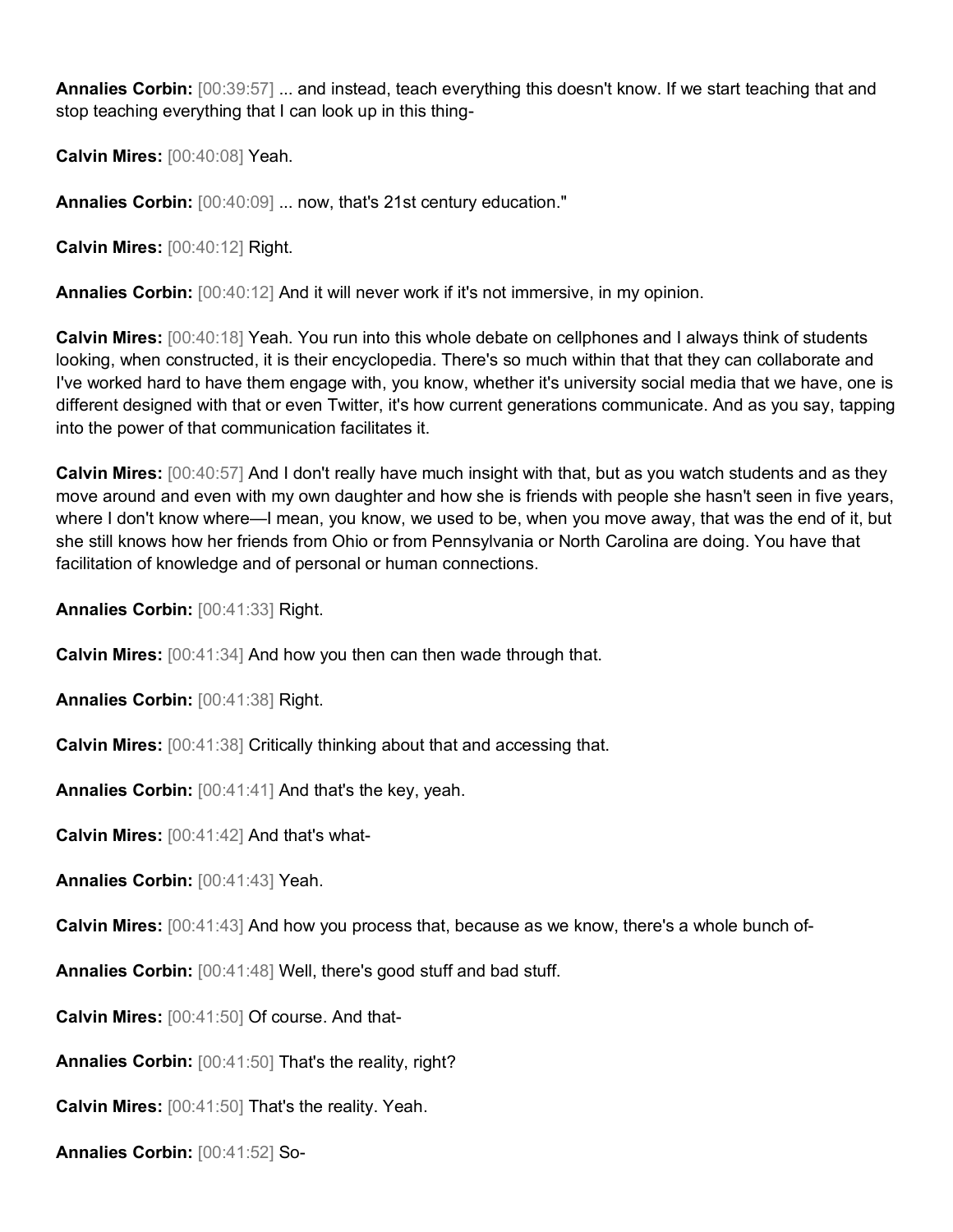**Calvin Mires:** [00:41:53] But yeah. And that's how it's always been, too, right?

**Annalies Corbin:** [00:41:54] Right.

**Calvin Mires:** [00:41:56] Even journalism throughout history, right?

**Annalies Corbin:**  $[00:41:58]$  It's just easier to get to the good and the bad right now, right?

**Calvin Mires:** [00:42:01] Oh, yeah. Yeah.

**Annalies Corbin:** [00:42:02] Yeah. Because it's just in your pocket and it's instantaneous.

**Calvin Mires:** [00:42:05] Yeah.

**Annalies Corbin:** [00:42:06] Yeah.

**Calvin Mires:** [00:42:06] And it's wonderful if you have a question. It's like, "Oh, It's right here." But it's how you wade through that. And then, it's how you filter and share and understand it. And I think there is a critical gap because as you said, there's good and bad. And it seems if you just throw one against the wall as a stick, who says it loudest anymore is, you know, not the best way to go about it.

**Annalies Corbin:** [00:42:32] That's true. I haven't thought of that. That's a very true statement. So, one of the things I like to do as I get ready to wrap this program is I always ask my guests to imagine that you are a teacher, formal or informal, right? And you are at someplace that doesn't have the same type of facilities or resources that you might have. For example, here in Boston. And I want to do what Calvin Mires does or I want to bring essences of what you do into my teaching and learning to benefit my community, my school, my students. What's some of your best advice? You know, I always want to send folks away from the program with some piece of that nugget you should know.

**Calvin Mires:** [00:43:16] Well, you start with you can't fake passion. You can't fake it. So, start with yours. I mean, mine, I'm doing what I love and I'm still doing it. And I think in our field, that is something to be said there, just to still be involved and to be working with whom? I'm now working with Woods Hole. You know, the boy from Montana doesn't grow up to work in Woods Hole without really loving what they do, because you can't fake it. And then, recognize it. You'll know what it is, you'll get it.

**Calvin Mires:** [00:43:48] I talk in this kind of metaphorical terms, but here's a biological one, when I feel goosebumps. And I'm talking literal goosebumps. When I'm looking at somebody and maybe you can see it in their eyes or maybe they say something and you're just like, "Yes." And pursue that. Connections, it's still about people. I mean, you're absolutely right. We can get all the knowledge at our fingertips. Well, I don't want to digress, but it's still about connections.

**Calvin Mires:** [00:44:20] And no matter where you are, you take those phones away and you're telling a story and suddenly, somebody looks at you with a spark in their eye, that is a connection. And see where it goes. Not all of them work out, but, you know, find your passion and a passion is great, but I am also a huge believer in persistence, right? If you're passionate about it, I mean, look how long we've known each other. And I've taken turns and done different things. And look for opportunities.